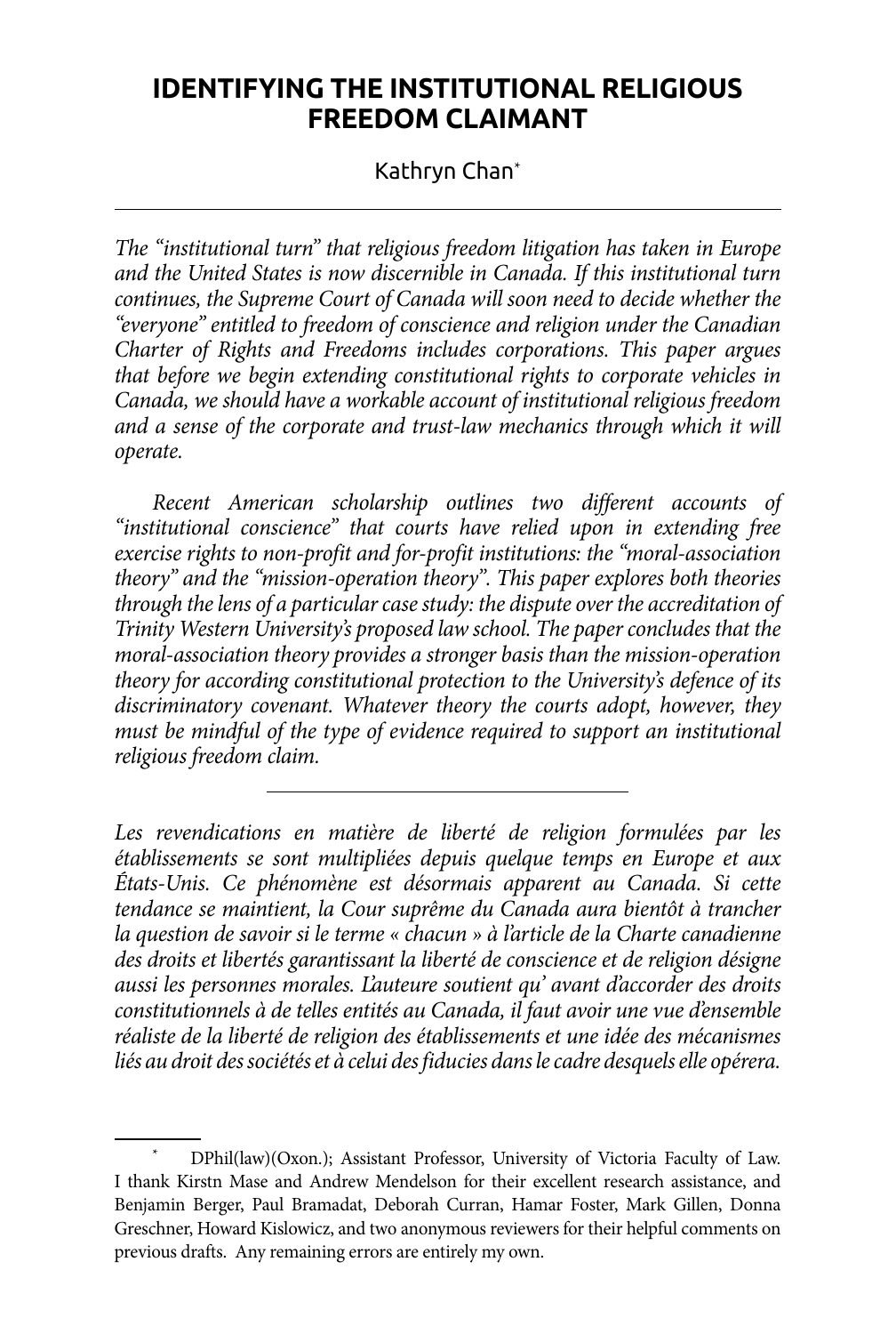*De récents travaux de recherche américains exposent deux théories différentes de « la conscience institutionnelle » (institutional conscience) sur lesquelles les tribunaux se sont fondés pour accorder, à des organismes sans but lucratif aussi bien qu'à des sociétés à but lucratif, l'exercice libre de tels droits : la « théorie de l'association morale » (moral-association theory) et la « théorie de missionstructure opérationnelle » (mission-operation theory). L'auteure examine les deux théories à l'aide d'une étude de cas bien précise, c'est-à-dire le différend mettant en cause la demande d'agrément d'une faculté de droit proposée par l'Université Trinity Western. L'auteure en vient à la conclusion que la « théorie de l'association morale » jette des bases plus solides que la « théorie de mission-structure opérationnelle » à partir desquelles l'Université pourrait défendre sa clause discriminatoire en vue de se voir accorder une protection constitutionnelle. Quelle que soit la théorie adoptée par les tribunaux, il faudra néanmoins que ces derniers portent une attention particulière au type de preuve requise afin d'étayer une revendication fondée sur la liberté de religion institutionnelle.*

#### **Contents**

| 2. Identifying the Institutional Religious Freedom Claimant  713<br>B) Trinity Western University v the Law Societies as Case Study  715 |
|------------------------------------------------------------------------------------------------------------------------------------------|
| 3. Applying the Mission-Operation Theory to TWU                                                                                          |
| A) Discerning the relevant stakeholders of a corporate charity  725                                                                      |
|                                                                                                                                          |

#### **1. Introduction**

The issue of institutional religious freedom is moving quickly towards the forefront of Canada's constitutional imagination. *Loyola High School v Quebec (AG)*, which arose from a Jesuit high school's effort to teach Quebec's Ethics and Religious Culture program from a Catholic perspective, placed an institutional religious freedom claim squarely before the Supreme Court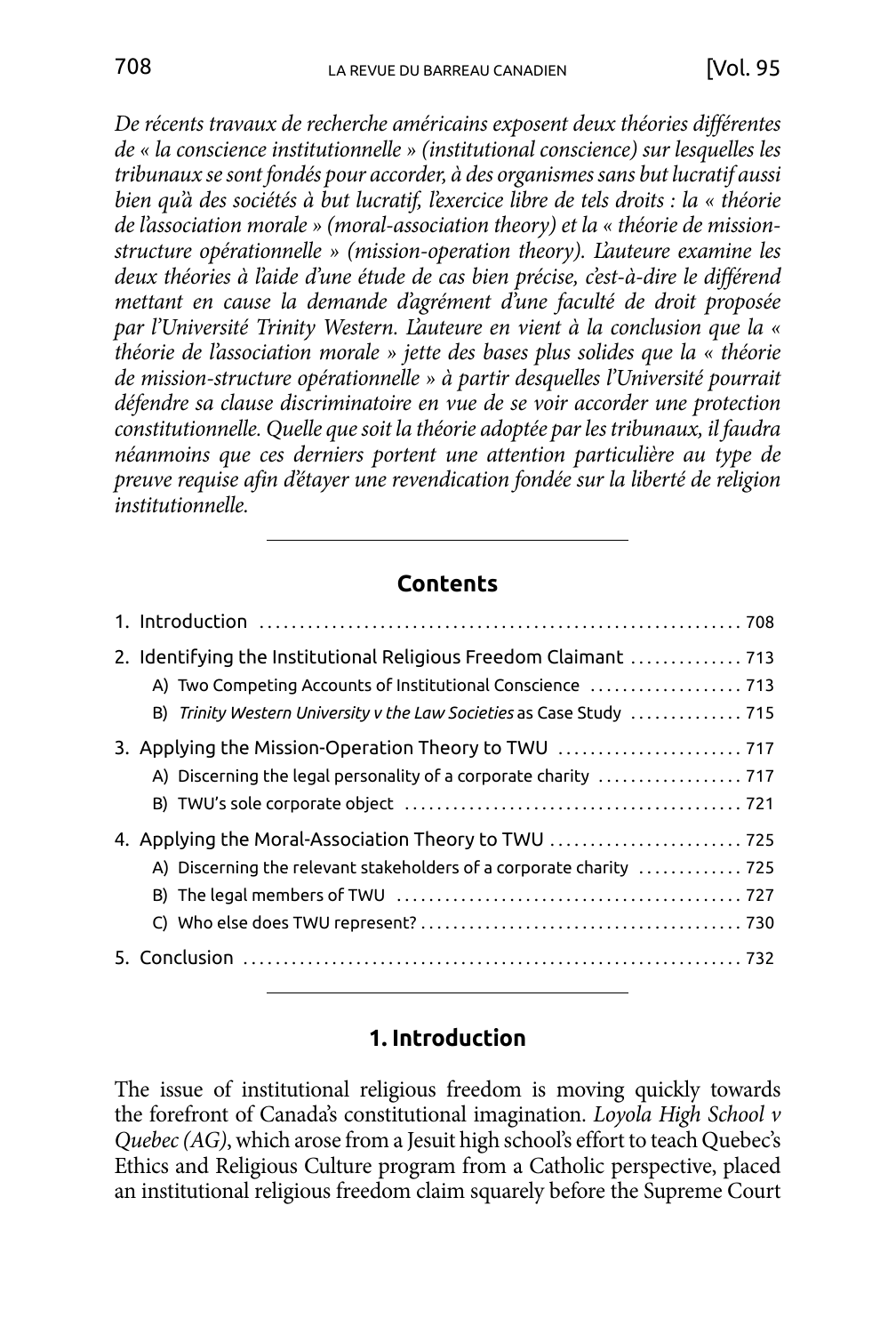of Canada.1 *Ktunaxa Nation Council v Minister of Forests, Lands and Natural Resource Operations*, which was recently decided by the Supreme Court of Canada, centred on the alleged rupture of a First Nation's spiritual connection with Grizzly Bear Spirit, and on the impact of this rupture on the beliefs and practices of the entire community.2 Additionally, the three religious freedom cases that the Court is slated to hear this fall, *Wall v Highwood Congregation of Jehovah's Witnesses* and the pair of *Trinity Western University* appeals,3 are at heart about the scope of the institutional autonomy to which various faith-based organizations are entitled under section 2(a) of the *Canadian Charter of Rights and Freedoms*. 4

The United States has already witnessed an "institutional" or "corporate" turn in its religious freedom jurisprudence.5 Three recent decisions of the United States Supreme Court have substantially (and controversially) extended the First Amendment protections that are available to corporate bodies. In 2010, the Court held in *Citizens United v Federal Election Commission* that corporations are rights holders entitled to protection under the First Amendment's Speech Clause.6 In 2012, the Court held in *Hosanna-Tabor Evangelical Lutheran Church and School v Equal Employment Opportunity Commission* that "religious institutions" have a constitutional right to fire employees without regard for employment discrimination laws.7 Then in the 2014 decision of *Burwell v Hobby Lobby Stores Inc*, a majority of the Court held that for-profit corporations are "persons" capable of exercising religious liberty under the *Religious Freedom Restoration Act*. 8 Institutional religious freedom has quickly become a major focus of American constitutional law, as jurists grapple with the difficult legal, political, and moral issues raised by these decisions.

<sup>1</sup> 2015 SCC 12, [2015] 1 SCR 613 [*Loyola High School*].

<sup>2</sup> 2016 CanLII 13739, 2016 CarswellBC 715 (WL Can) (SCC) (Factum of the Appellants at paras 67–68).

<sup>3</sup> *Wall v Judicial Committee of the Highwood Congregation of Jehovah's Witnesses*, 2016 ABCA 255, 404 DLR (4th) 48, leave to appeal to SCC granted, 37273 (13 April 2017); *Trinity Western University v Law Society of British Columbia*, 2016 BCCA 423, 405 DLR (4th) 16, leave to appeal to SCC granted, 37318 (23 February 2017); *Trinity Western University v Law Society of Upper Canada*, 2016 ONCA 518, 398 DLR (4th) 489, leave to appeal to SCC granted, 37209 (23 February 2017).

<sup>4</sup> *Canadian Charter of Rights and Freedoms*, s 2(a), Part I of the *Constitution Act, 1982*, being Schedule B to the *Canada Act 1982* (UK), 1982, c11.

<sup>5</sup> Micah Schwartzman, Chad Flanders & Zoë Robinson, eds, *The Rise of Corporate Religious Liberty* (New York: Oxford University Press, 2016) at xiii [Schwartzman et al].

<sup>6 558</sup> US 310 (2010) at 365.<br>  $\frac{7}{2}$  565 US 171 (2012) at 188

<sup>7</sup> 565 US 171 (2012) at 188, 190–94.

<sup>8</sup> 134 S Ct 2751 (2014) at 2768–75 [*Hobby Lobby*].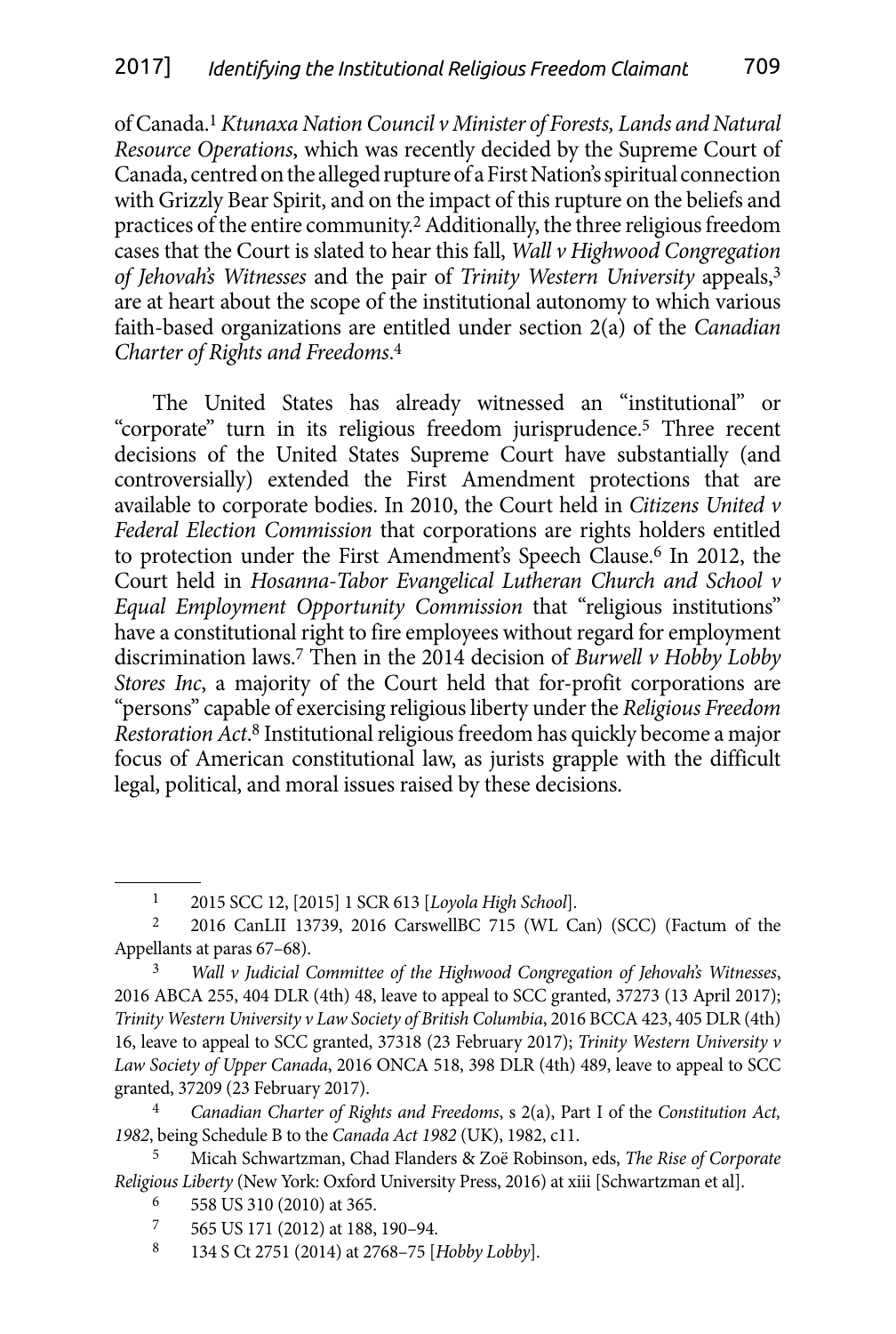The Supreme Court of Canada approaches these issues with a body of precedent that is deeply ambiguous about institutional religious freedom claims.9 The big unanswered question is the "constitutional personhood" question:10 are corporations included in the "everyone" that is entitled to the protections of freedom of conscience and religion under section 2(a) of the *Charter*? In *Loyola High School*, the majority of the Court declined to decide whether corporations "enjoy religious freedom in their own right under … the *Charter*", "since the Minister was bound … to exercise her discretion in a way that respect[ed] … [the] religious freedom of the members of the Loyola community who [wished to offer or] receive a Catholic education."11 However, the remaining three justices declared their willingness to recognize the religious freedom of a "non-profit religious corporation", constituted for the purpose of offering a Jesuit education to Catholic children in Quebec.12 The minority justices also proposed a general test for an institutional religious freedom claim, stating "that an organization [should meet] the requirements for s. 2(*a*) protection if (1) it is constituted primarily for religious purposes, and (2) its operation accords with these religious purposes."13

We can take from *Loyola High School* that there is not yet a clear consensus amongst the Supreme Court of Canada justices on the "first-order" question of whether corporate entities enjoy the protection of section 2(a). However, if the Court does eventually affirm that at least some corporations enjoy section 2(a) rights,<sup>14</sup> a number of "second-order" questions will quickly follow. These questions include the following:

- What does it mean for a corporation to enjoy freedom of conscience and religion? Is the religious/conscientious freedom of a corporation distinct from that of the natural persons who compose it, or do corporations simply represent the common individual interests of their stakeholders?
- If corporations do simply represent the interests of their stakeholders, which stakeholders do they represent?
- To what class of corporations, and what class of corporate acts, does religious (or conscientious) freedom extend? What criteria should

13 *Ibid* at para 100.

<sup>&</sup>lt;sup>9</sup> For an overview of this jurisprudence, see Victor M Muñiz-Fraticelli & Lawrence David, "Religious Institutionalism in a Canadian Context" (2015) 52:3 Osgoode Hall LJ 1049.

<sup>10</sup> See Zoë Robinson, "Constitutional Personhood" (2016) 84:3 Geo Wash L Rev 605 [Robinson, "Constitutional Personhood"].

<sup>&</sup>lt;sup>11</sup> *Supra* note 1 at paras 32–34.<br><sup>12</sup> *Ibid* at para 101

<sup>12</sup> *Ibid* at para 101.

<sup>14</sup> Of course, not all religious institutions are constituted as corporations. However, I focus mainly on incorporated bodies such as TWU for purposes of this piece.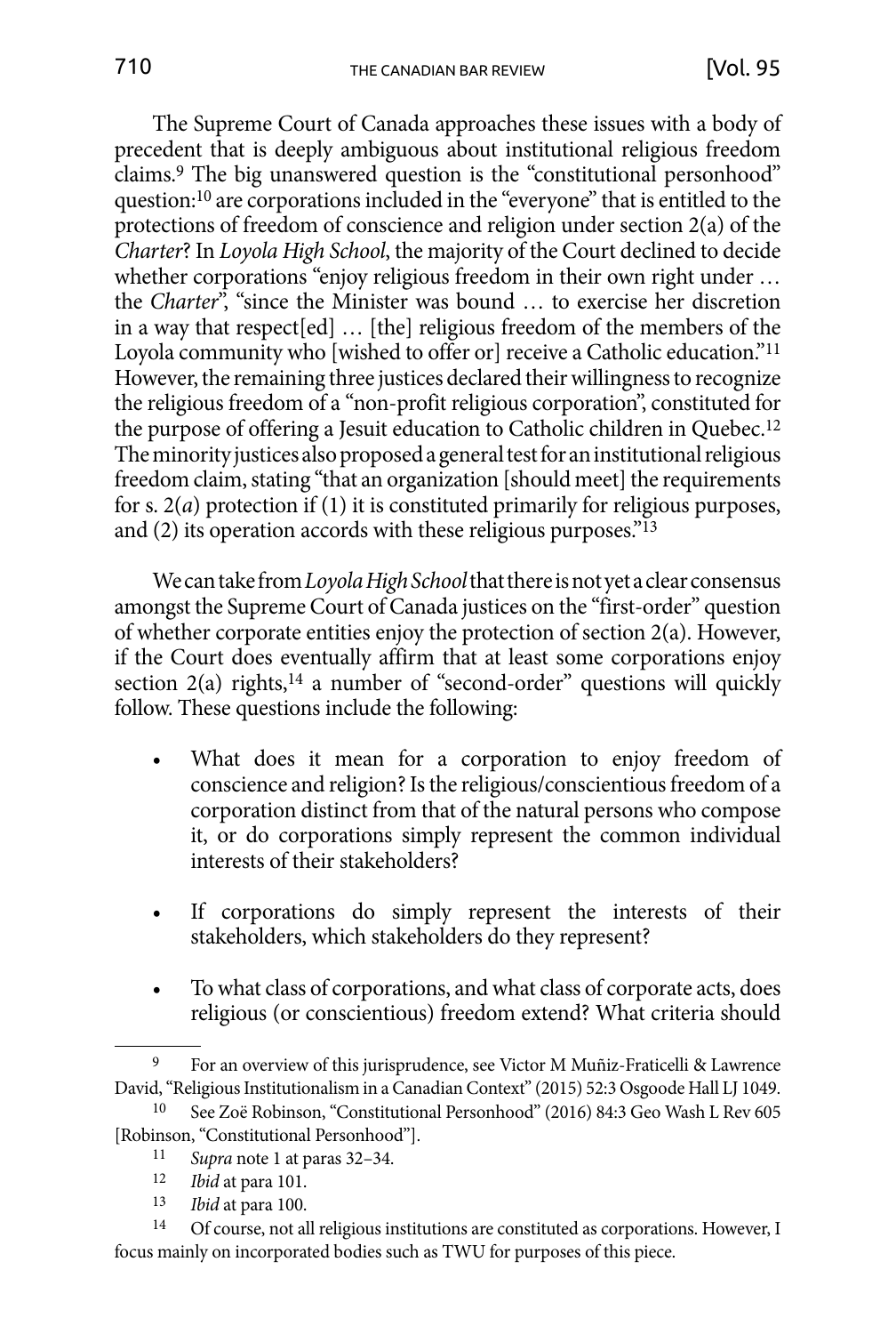be applied to determine the boundaries of institutional religious freedom?

How should the rights of corporations be measured against the rights of individuals in cases where the two collide?15

The Supreme Court of Canada is unlikely to face (or answer) all of these questions at one time. However, the rapid rate at which American law has expanded both the *class* of protected religious institutions and the *scope* of protected institutional acts suggests we would be wise to start thinking about these issues.

The Court's evolving approach to the judicial review of administrative decisions involving *Charter* claims also points us toward a more careful examination of the identity of institutional religious freedom claimants. Pursuant to *Doré v Barreau du Québec*, the task of the reviewing court in such a situation is to determine whether the decision-maker reasonably balanced "the severity of the interference of the *Charter* protection with the statutory objectives" of her regulatory regime.16 In *Loyola High School*, as we have seen, the majority decided that it could make this determination without addressing whether the high school itself enjoyed section 2(a) rights.17 In many situations, however, it will only be by identifying the constitutional person(s) whose Charter rights an administrative decision has interfered with that a decision-maker will be able to accurately assess the severity of that Charter interference and determine if the interference is proportionate. If the constitutional claimant is a *corporate* person, we presumably also need some account of corporate religion or conscience upon which the extension of section 2(a) protections can be based in order to establish any interference at all. And the leading theories of corporate or institutional conscience, as we shall see, all rely on particular conceptions of the identity of the institution making the claim.

In my view, the "first order" and "second order" questions about institutional religious freedom are linked. Before we begin extending section 2(a) rights to various corporate vehicles, in other words, we should have a workable account of institutional religious freedom and some

<sup>15</sup> A growing body of literature and case law has begun to address these questions. See e.g. Schwartzman et al, *supra* note 5 at xviii; Shawn Rajanayagam & Carolyn Evans, "Corporations and Freedom of Religion: Australia and the United States Compared" (2015) 37:3 Sydney L Rev 329 [Rajanayagam & Evans]; Julian Rivers, *The Law of Organized Religions: Between Establishment and Secularism* (New York: Oxford University Press, 2010) [Rivers]. In Canada, see Muñiz-Fraticelli & David, *supra* note 9; Howard Kislowicz, "Business Corporations as Religious Freedom Claimants in Canada", RJTUM [forthcoming in 2018].

<sup>16</sup> 2012 SCC 12 at para 56, [2012] 1 SCR 395 [*Doré*].

<sup>17</sup> *Supra* note 1 at paras 32–34.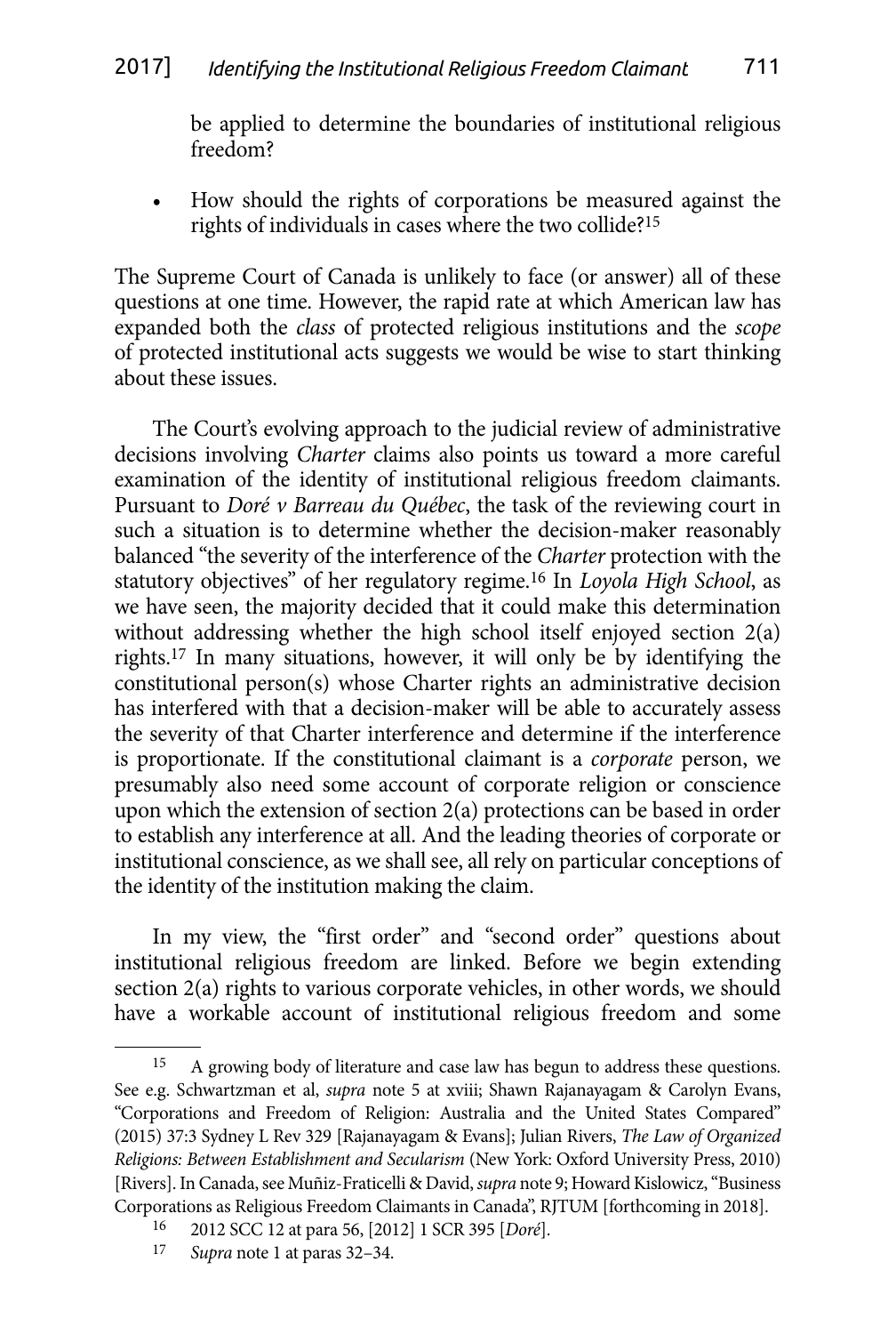sense of the "corporate law mechanics" through which it will manifest.<sup>18</sup> Scholarship from outside of Canada identifies two competing theories of institutional conscience that might provide a foundation for our own law's development—the so-named "mission-operation" and "moral-association" theories. However, there is no academic or judicial consensus on which of these two theories is preferable, if either. As we begin considering the merits of each position, it seems useful to apply them to a specific set of facts. This paper therefore explores the debates over institutional religious freedom through the lens of a particular case study: the ongoing dispute over the accreditation of Trinity Western University ("TWU")'s proposed law school. Given that we are in the very early stages of these debates in Canada, I do not take a position on which, if either, of these two theories of institutional religious freedom our courts should adopt. My more limited goals are: (1) to identify certain corporate-law mechanics and evidentiary requirements that should be respected under either account, and (2) to highlight the conceptual differences between the two accounts by considering how TWU would fare under each.

The analysis proceeds in the following way. In Part 2, I outline the two theories of "institutional conscience" that have principally been relied upon to extend freedom of conscience and religion to corporate persons in Europe and the United States. I then briefly outline the facts of our TWU case study. In Part 3, I apply the mission-operation theory to TWU. I identify certain principles relevant to ascertaining the legal personality of a corporate charity and apply these principles by focusing on TWU's sole corporate object. In Part 4, I apply the moral-association theory to TWU. I examine TWU's corporate governance structure, identify its legal members, and consider who else TWU might be said to represent. I conclude that the moral-association theory provides a strong basis (far stronger than the mission-operation theory) for the extension of section 2(a) rights to TWU. However, I suggest that if the Supreme Court of Canada adopts a moralassociation theory in this case, it should be cautious in identifying which individuals the Court treats as expressing their moral convictions through the vehicle of TWU.

<sup>18</sup> For an argument that *Hobby Lobby* left these corporate-law mechanics murky in the United States, see Elizabeth Pollman, "Corporate Law and Theory in *Hobby Lobby*" in Micah Schwartzman, Chad Flanders & Zoë Robinson, eds, *The Rise of Corporate Religious Liberty* (New York: Oxford University Press, 2016) 149 [Pollman].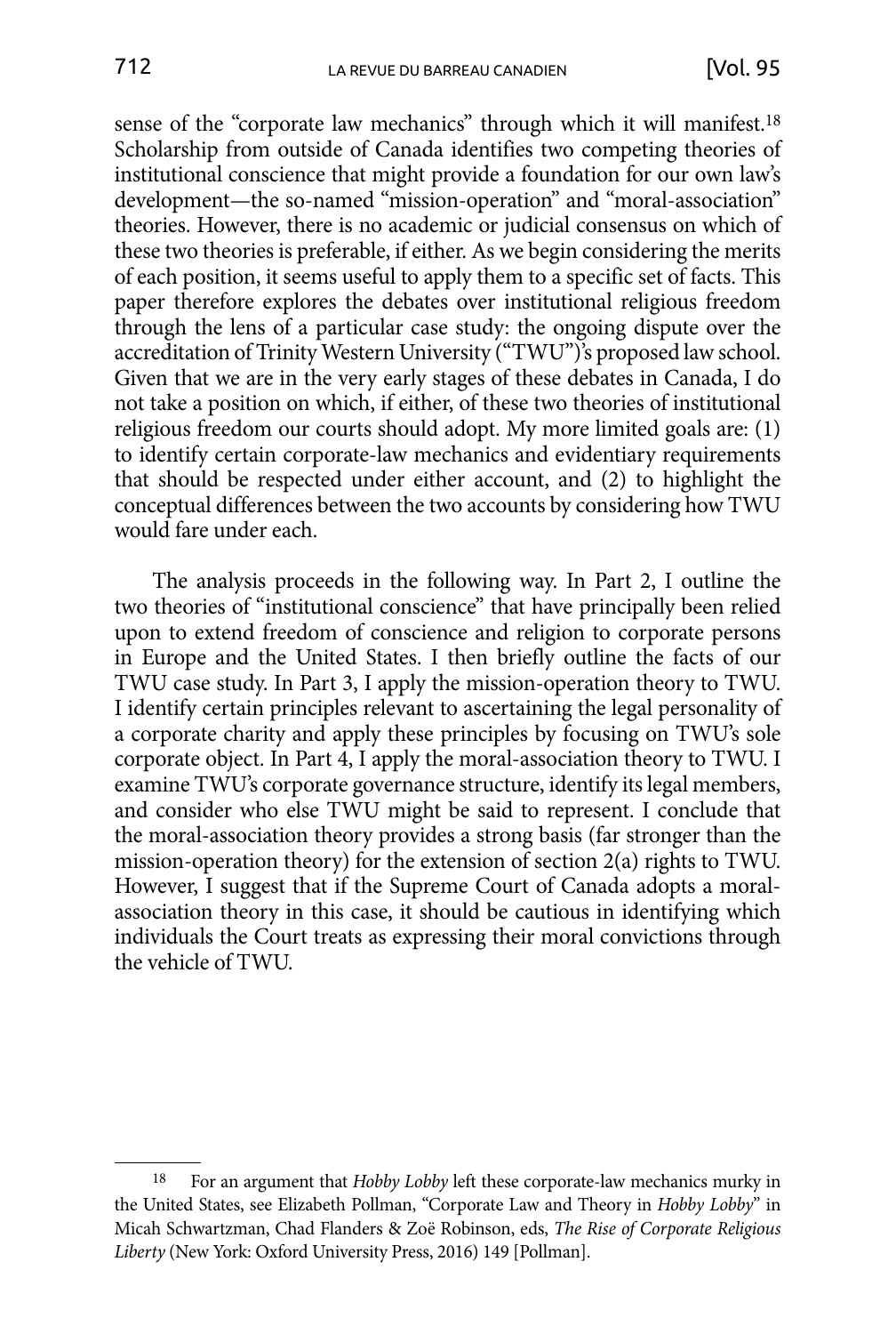## <span id="page-6-0"></span>**2. Identifying the Institutional Religious Freedom Claimant**

### **A) Two Competing Accounts of Institutional Conscience**

Recent American scholarship distinguishes two different accounts of "institutional conscience" that American courts have relied upon in extending free exercise rights to a variety of non-profit and for-profit institutions.19 The "mission-operation theory" posits that a corporation may have both moral agency and a conscience or religion that is expressed in its mission and operational structure. By harmonizing its decisions with its mission, proponents of the first theory claim, "an institution [may make] moral judgments and [strive] to maintain its integrity like a human being."20 Defining moral agency in terms of a capability to make decisions and act, the mission-operation theory locates the moral agency of corporations in the fact that they "have an identity larger than their constituent parts and an ability to carry out acts and affect individual lives."21 By locating an institution's conscience in its mission and operational structure, the "mission-operation theory emphasizes the value of allowing an institution to create and maintain institution-wide norms that give it a distinct identity."22

The second account of institutional conscience locates such conscience not in an institution's mission and operational structure, but in the functioning of an associated group of people. The "moral-association" theory does not ascribe conscience to institutions themselves. Rather, "it ascribes conscience to a group of [individuals]", and recognizes the institution as the *vehicle* or "*means* by which [those] individuals express their moral convictions."23 Moral-association theory advocates argue that institutional conscience should be protected in order to respect "the conscience and morality of the individuals whose will and purposes the entities were created to effectuate."24 By locating institutional conscience in the acts of a group of stakeholders, the moral-association theory emphasizes the value of allowing individuals to "live out their conception of the good life in community

23 *Ibid* at 1544 [emphasis added].

<sup>19</sup> See e.g Elizabeth Sepper, "Healthcare Exemptions and the Future of Corporate Religious Liberty" in Micah Schwartzman, Chad Flanders & Zoë Robinson, eds, *The Rise of Corporate Religious Liberty* (New York: Oxford University Press, 2016) 305 [Sepper, "Healthcare Exemptions"]; Roger A Buchholz & Sandra B Rosenthal, "Integrating Ethics All the Way Through: The Issue of Moral Agency Reconsidered" (2006) 66 J Business Ethics 233 at 234–35.

<sup>20</sup> Elizabeth Sepper, "Taking Conscience Seriously" (2012) 98:7 Va L Rev 1501 at 1541 [Sepper, "Conscience"].

<sup>21</sup> *Ibid*.

*Ibid* at 1542.

<sup>24</sup> Lynn D Wardle, "Protecting the Rights of Conscience of Health Care Providers" (1993) 14:2 J Leg Med 177 at 186, cited in Sepper, "Conscience", *supra* note 20 at 1544, n 177.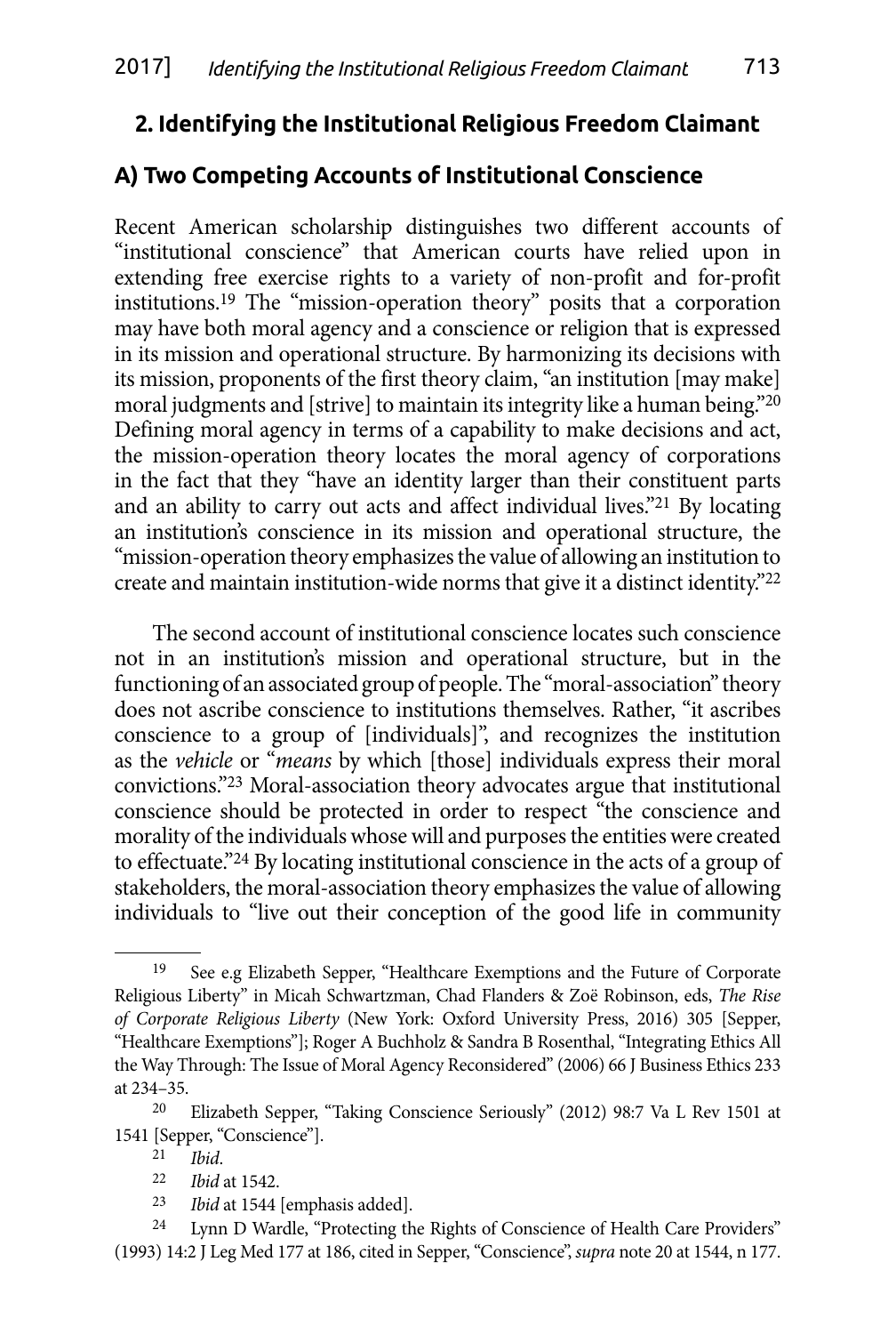with others, disassociate themselves from acts or individuals of whom they disapprove, and agree on institutional norms that reinforce their own convictions."25 In light of such reasoning, some scholars have characterized the moral-association theory as a reverse piercing of the corporate veil: since corporations cannot themselves have beliefs or a relationship with the divine, courts are attributing the religious beliefs of some individual or group of individuals to the corporation itself.26

The mission-operation and moral-association accounts of institutional religious freedom reflect a broader corporate theory debate about "whether it is appropriate to equivocate the corporation and the people behind it in rights determinations."27 In the context of a legal dispute involving a section 2(a) claim, however, the selection of one or the other of these accounts is a matter of considerable *practical* importance, for each account relies in its application on a different set of evidence. If a court relies on the mission-operation theory to extend section 2(a) protections to a particular institution, it will need to hear evidence on the claimant's mission, and on whether it operates consistently with that mission. The religious beliefs of the institution's stakeholders should be irrelevant. As Elizabeth Sepper notes, "a hospital that has declared itself Baptist in its articles of incorporation … will remain Baptist [under the mission-operation theory] irrespective of whether its employees, directors, or shareholders are Baptist."28 If a court relies on the moral-association theory, on the other hand, different evidence will be required. A court will need to determine who the relevant stakeholders are, and the nature of their religious beliefs.

The mission-operation and moral-association theories are subject to ongoing academic and judicial debate. There is a growing global consensus that at least some corporate bodies should be authorized to bring religious freedom actions in appropriate circumstances. However, national and transnational courts have taken different views on whether corporations should *themselves* be considered possessed of religious beliefs and rights, whether they possess such beliefs and rights only to the extent that these can be attributed to the individuals that comprise them, or whether they should not enjoy religious freedoms at all.29 The minority decision in *Loyola High School,* which would have accorded section 2(a) rights to organizations "constituted primarily for religious purposes", suggests a leaning on the part of certain Supreme Court of Canada justices towards the mission-

<sup>25</sup> Sepper, "Conscience", *supra* note 20 at 1544–45.

<sup>26</sup> See Rajanayagam & Evans, *supra* note 15 at 341–43.

<sup>27</sup> Pollman, *supra* note 18 at 155.

<sup>28</sup> Sepper, "Healthcare Exemptions", *supra* note 19 at 309.

<sup>29</sup> See e.g. Rajanayagam & Evans, *supra* note 15; Rex Ahdar, "Companies as Religious Liberty Claimants" (2016) 5:1 Oxford J L & Religion 1.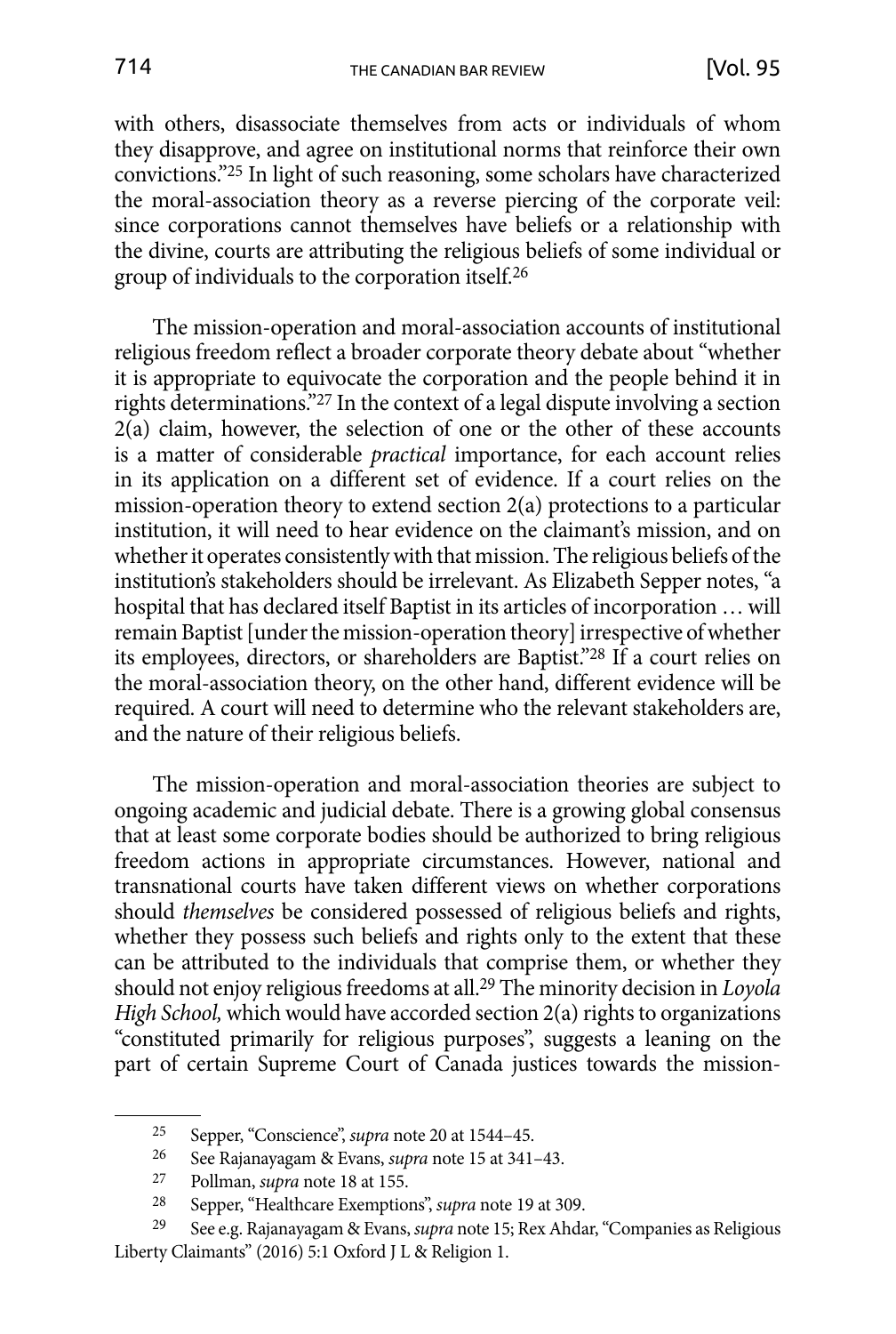<span id="page-8-0"></span>operation theory of institutional religious freedom.30 However, in several jurisdictions where institutional religious freedom claims have been more closely considered, the moral-association account prevails. The question in Canada remains open. Which, if either, of the mission-operation and moral-association theories provides a sound basis for the recognition of institutional religious freedoms in Canada? In order to explore this question, we turn to our case study.

### **B)** *Trinity Western University v the Law Societies* **as Case Study**

The facts of the dispute between TWU and the provincial law societies are well known and will be only briefly summarized here.<sup>31</sup> In December 2013, TWU received approval from British Columbia's Advanced Education Minister to open a law school. TWU has a "Community Covenant", which requires, among other things, that "members" of the TWU community refrain from "sexual intimacy that violates the sacredness of marriage between a man and a woman."32 In 2014, the law societies of three common law provinces—British Columbia, Ontario, and Nova Scotia—declined to accredit the law school on the basis that the Covenant discriminates against LGBTQI individuals who might apply to the law faculty. TWU sought judicial review of all three decisions, arguing, among other things, that they unreasonably infringed the religious freedom of TWU and the members of its religious community. In 2015, TWU received judgments in its favour from two of three superior courts, with only the Ontario Superior Court of Justice upholding its province's law society's denial of accreditation.33 In 2016, the Ontario Court of Appeal affirmed that decision, while the appellate courts of Nova Scotia and British Columbia affirmed the contrary decisions of their superior courts.34 The Supreme Court of Canada is slated to hear

30 *Supra* note 1 at para 100.

31 For a fuller summation of the dispute, see Alice Woolley & Jennifer Koshan, "Trinity Western University Law School: Equality Rights, Freedom of Religion and the Training of Canadian Lawyers", *Law Matters* 40:2 (Summer 2015) 9.

<sup>32</sup> Trinity Western University, "Community Covenant Agreement: Our Pledge to One Another" at 3, online: <www8.twu.ca/studenthandbook/twu-community-covenantagreement.pdf> [TWU, "Community Covenant"].

33 See *Trinity Western University v Law Society of British Columbia*, 2015 BCSC 2326, 329 DLR (4th) 722 [*TWU v LSBC* SC]; *Trinity Western University v Nova Scotia Barristers' Society*, 2015 NSSC 25, 381 DLR (4th) 296 [*TWU v NSBC* SC]; *Trinity Western University v Law Society of Upper Canada*, 2015 ONSC 4250, 387 DLR (4th) 149 [*TWU v LSUC* Sup Ct J].

34 *Trinity Western University v Law Society of Upper Canada*, 2016 ONCA 518, 398 DLR (4th) 489 [*TWU v LSUC* CA], aff'g 2015 ONSC 4250, 387 DLR (4th) 149; *Nova Scotia Barristers' Society v Trinity Western University*, 2016 NSCA 59, 401 DLR (4th) 56, aff'g 2015 NSSC 25, 381 DLR (4th) 296; *Trinity Western University v Law Society of British Columbia*, 2016 BCCA 423, 405 DLR (4th) 16 [*TWU v LSBC* CA], aff'g 2015 BCSC 2326, 392 DLR (4th) 722.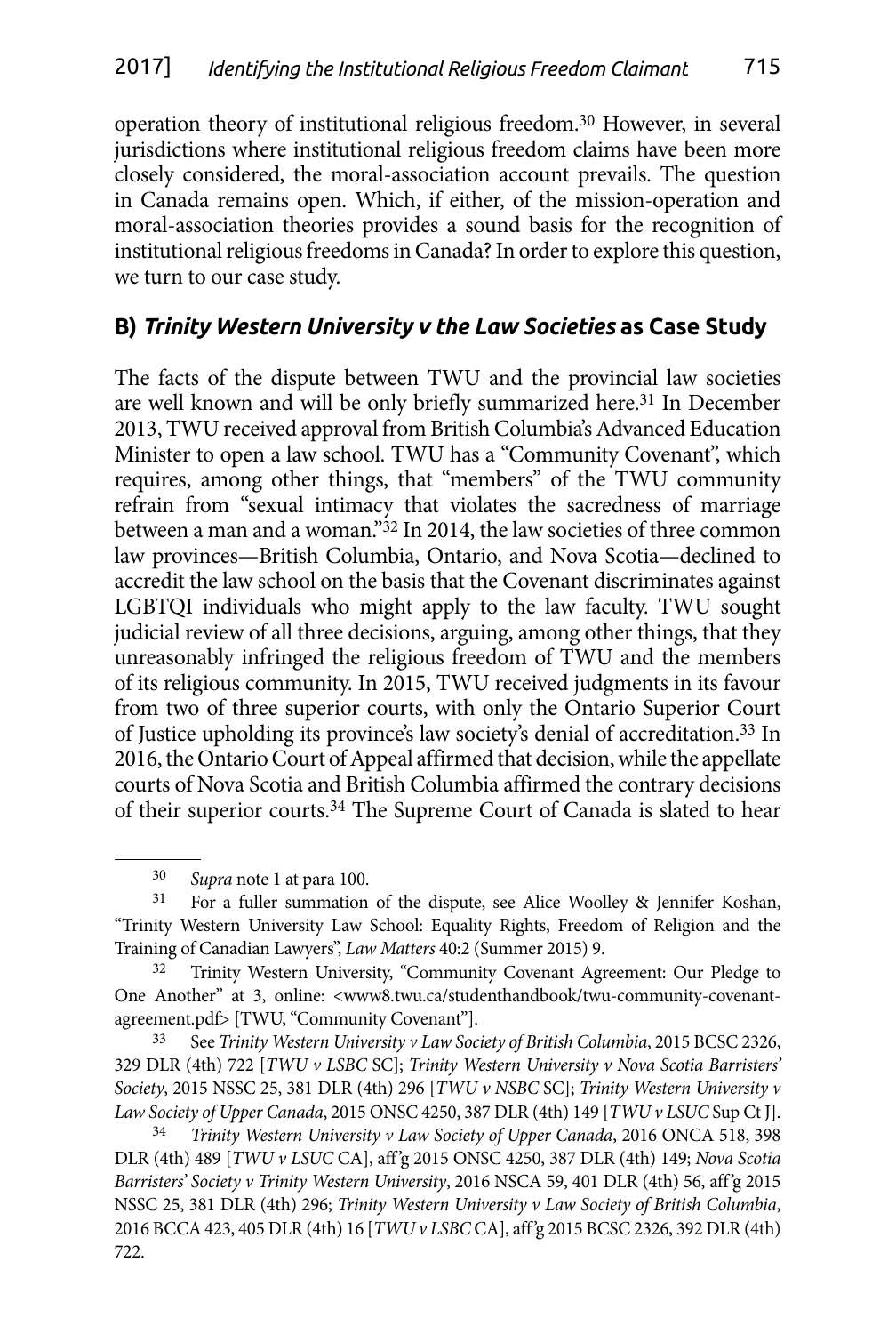appeals from the Ontario and British Columbia decisions in November 2017.

The *TWU* appeals raise a number of difficult issues. Before the Supreme Court of Canada, argument is likely to focus primarily on the *Doré* inquiry of whether the Benchers properly balanced "the severity of the interference of the *Charter* protection with the statutory objectives" of the law societies' regulatory regimes.35 As I have already suggested, however, questions about the identity of the person(s) whose section 2(a) rights have been interfered with lurk just below the surface of that inquiry. Several questions seem relevant to the balancing exercise. First, exactly whose religious freedom(s) did the Benchers interfere with in refusing to accredit TWU's proposed law school? Second, if *TWU's* religious freedom *qua* institution was interfered with, what is the nature of that religious freedom and what characteristics of TWU are relevant to its exercise? Third, if the Benchers' decision interfered with the religious freedom of persons associated with TWU, who are the members of that group?

None of these questions about the identity of the religious freedom claimant(s) has been consistently or carefully answered in the decisions rendered so far. The courts have included both the institution and a range of people associated with the institution in their descriptions of those whose religious freedoms are engaged by the accreditation decisions, using terms such as "TWU",<sup>36</sup> "the TWU community",<sup>37</sup> "individual members, including teachers, students, and staff" of TWU,<sup>38</sup> "TWU graduates" and "those involved with TWU",<sup>39</sup> and "Evangelical Christians."<sup>40</sup> With regard to the identifying characteristics of TWU itself, these have not been put in issue at all. The law societies and the courts appear to have taken TWU's position on this point at face value, adopting TWU's descriptions of itself as a "private religious educational community" and as "an educational arm of the Evangelical Christian Church."41 This lack of attention to TWU's corporate personality stands in striking contrast to the manner in which the

40 *Ibid* at para 235. See also *Trinity Western University v British Columbia College of Teachers*, 2001 SCC 31, [2001] 1 SCR 772 [*TWU v BCCT*] (where the SCC referred to the interests of "individuals wishing to attend TWU" at paras 28, 65).

41 See e.g. *TWU v LSBC* SC, *supra* note 33 at para 2; *TWU v LSUC* CA, *supra* note 34 at para 15. TWU has used similar wording in its pleadings and written arguments: see e.g. *TWU v LSBC* SC, *supra* note 33 (Petition to the Court, part 2, para 4); *TWU v LSBC* SC, *supra* note 33 (Written argument of the Petitioners at para 1); *TWU v LSBC* CA, *supra* note 34 (Factum of the Respondents at para 2).

<sup>35</sup> *Doré*, *supra* note 16 at para 56.

<sup>36</sup> See e.g. *TWU v LSBC* CA, *supra* note 34.

<sup>37</sup> See e.g. *ibid* at paras 178, 190.

<sup>38</sup> *TWU v LSUC* CA, *supra* note 34 at para 94.

<sup>39</sup> *TWU v NSBC* SC, *supra* note 33 at paras 5, 234.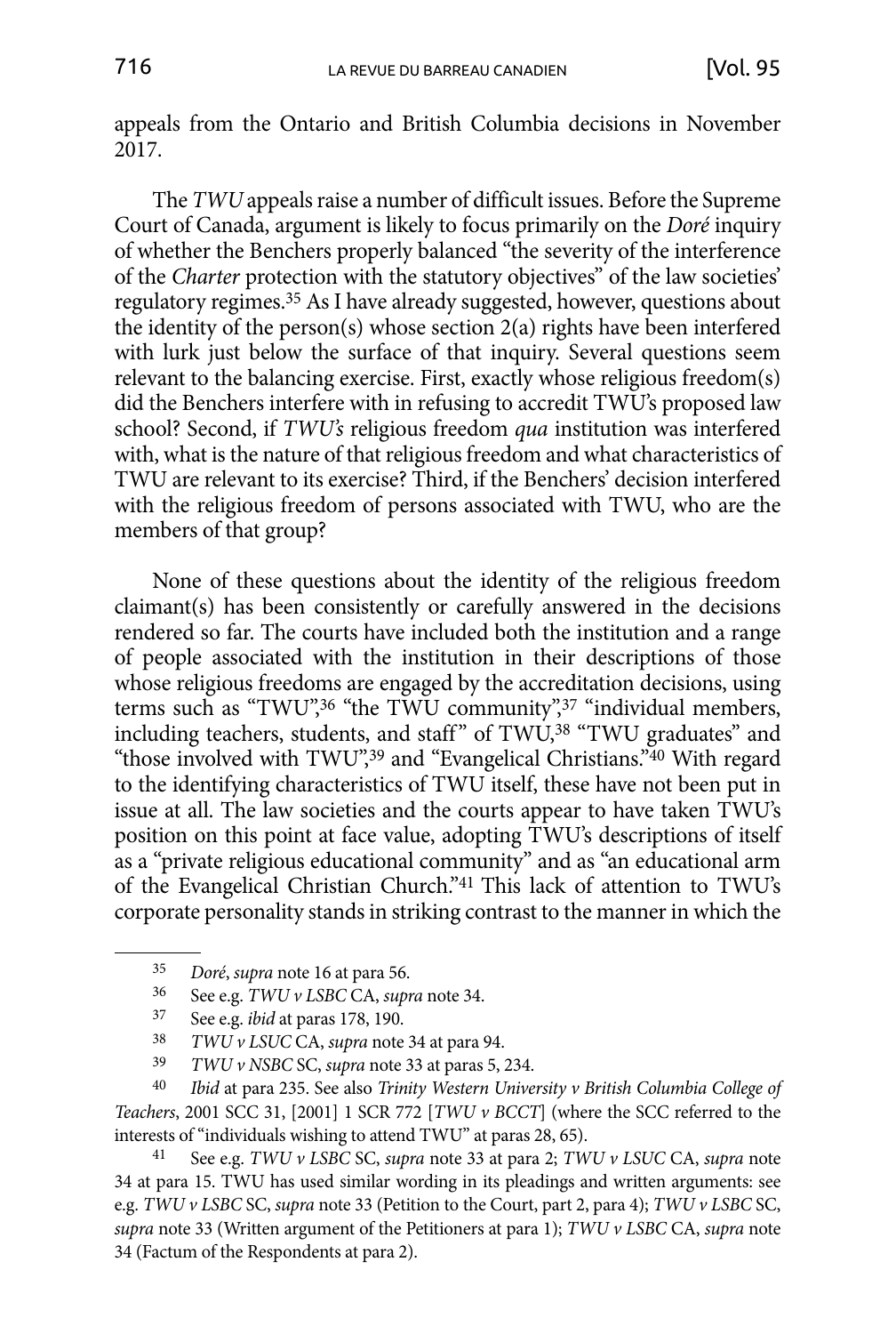<span id="page-10-0"></span>courts have scrutinized the corporate identity of the law societies, carefully parsing their enabling statutes to determine their regulatory objects and the limits of their powers.

While the descriptions of TWU that appear in the decisions rendered so far are not entirely inaccurate, I argue that there are more relevant ways to describe TWU in the context of its legal dispute with the law societies. TWU is a university, a not-for-profit society continued and constituted by private Act of a provincial legislature, a charitable corporation with fiduciary obligations, and a registered charity under the federal *Income Tax Act*. In addition, like the law societies, TWU has specific objects, duties, powers, and decision-making procedures that are dictated by its governing documents. As we shall see in what follows, depending on what account of institutional conscience we adopt, these features of TWU may inform our assessment of the institution's position on the Community Covenant, and the nature of its religious freedom claim.

# **3. Applying the Mission-Operation Theory to TWU**

The first basis upon which a court could extend section 2(a) rights to TWU would be to ascribe a religion to the institution itself, based upon evidence of its corporate mission and operational structure. This section outlines some general principles relevant to the identification of this evidence in the case of a corporate charity such as TWU. I then consider evidence of TWU's institutional mission and reflect on some of the difficulties of attributing the moral judgment behind TWU's defence of the Community Covenant to the institution itself.

# **A) Discerning the legal personality of a corporate charity**

It is settled law that the primary source of rules for the administration of a charity is the constituting instrument created by the charity's settlor or founder.42 A charity's constituting legal instrument (often referred to as the charity's governing document) enshrines the particular charitable objects that the charity is bound to pursue. It also sets down the charity's fundamental rules of governance, and may include detailed directions about how to hold and manage charity property, how to select the property's managers, how to resolve disputes over the charity's governance, and how to distribute the charity property if the charity is wound up. Whether the governing document takes the form of a trust deed, a constitution, or an Act of Parliament, the principle of the document's primacy remains the same.

See e.g. Peter Luxton, *The Law of Charities* (New York: Oxford University Press, 2001) at 256; Kathryn Chan, *The Public-Private Nature of Charity Law* (Oregon: Bloomsbury Publishing, 2016) at 27–51 [Chan].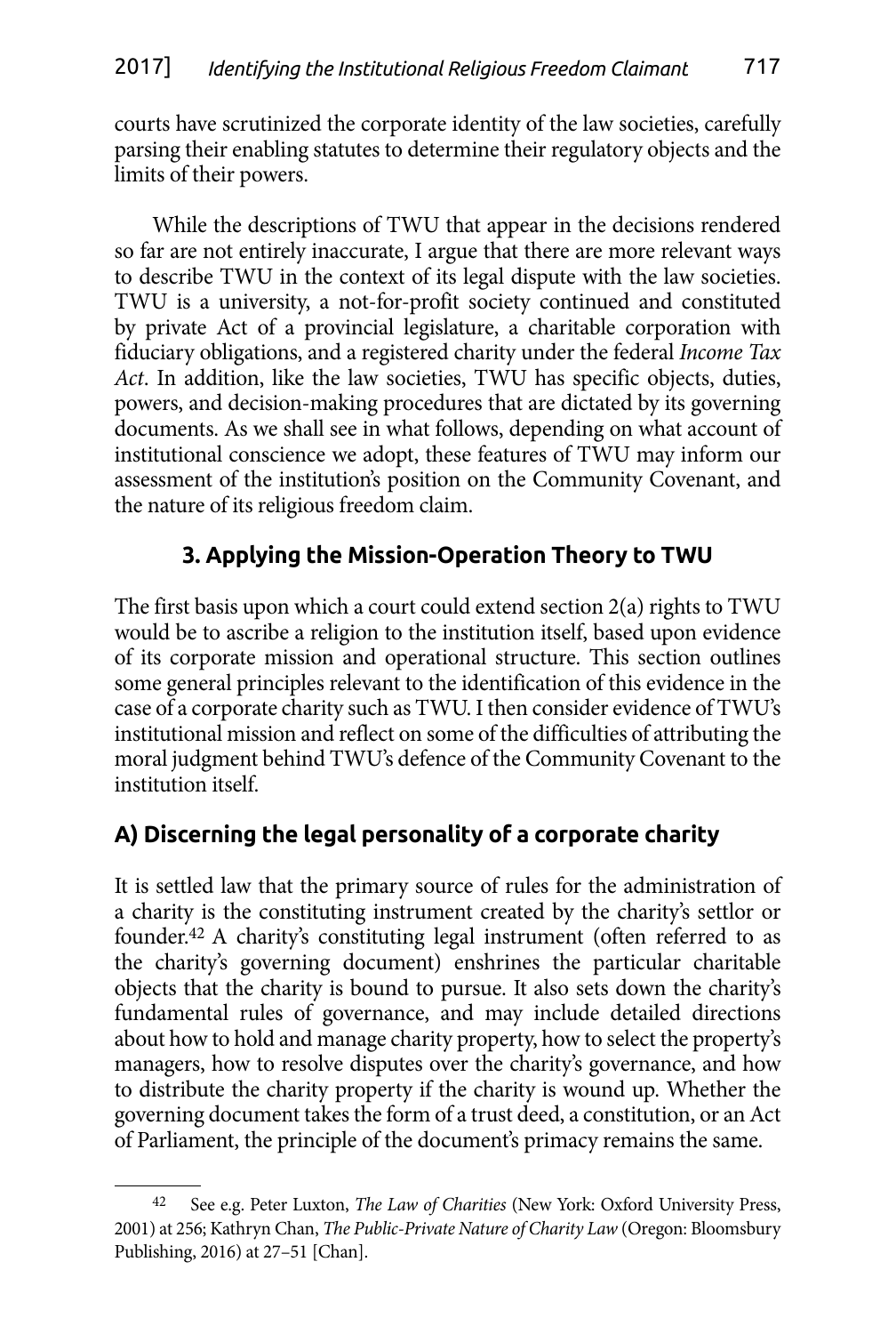Charity directors and trustees are obliged to adhere to the terms of their governing documents.43 For example, where a trust instrument stipulates that the object of the charitable trust is to provide education to young people, the trustees will breach the trust (and be strictly liable for their breach) if they use the fund to educate the elderly.44 Similar obligations apply to the directors of non-profit and charitable corporations. The old BC *Society Act*  prohibited a society from acting in pursuit of a purpose or activity that fell outside the society's corporate objects, in language that suggested such an act was *ultra vires* and thus void.45 The new *Societies Act* seeks to protect third parties from the full effect of the *ultra vires* doctrine, but continues to prohibit a society from exercising powers inconsistent with its constitution and by-laws.46 Where a charity's constituting instrument is a *statutory* instrument that is silent on the validity of acts contrary to that instrument, as in the case of TWU, the stricter *ultra vires* doctrine will continue to apply.47

From these principles, it follows that when we are describing the mission of a charitable corporation for purposes of applying the missionoperation account of institutional religious freedom, our primary point of reference should be the corporation's governing documents. In TWU's case, there are two such documents: *An Act Respecting Trinity Western University* (the "*TWU Act*") and the corporate by-laws that TWU's Board of Governors approved and filed with the BC Registrar of Companies in 2011 (the "*TWU By-laws*").48 The *TWU Act* continues and constitutes Trinity Junior College, the not-for-profit corporation that seven individuals incorporated under the *Societies Act* in 1962, as TWU.49 It establishes TWU's basic governance structure, articulates its corporate object, and incorporates the *TWU Bylaws* by reference.50 The *TWU By-laws* set out more detailed rules about the governance and administrative organization of the University. They establish the powers of the President and Chancellor, provide for the

<sup>43</sup> Jean Warburton, *Tudor on Charities*, 9th ed (London, UK: Sweet & Maxwell, 2003) at 263; see also Lionel Smith, "The Duties of Trustees in Comparative Perspective" (2016) 24 Eur R Priv L 1031 [Smith, "Duties"]. 44 Strict liability follows a trustee's failure to adhere to the trust instrument, without

any inquiry into fault: see Smith, "Duties", *supra* note 43 at paras 3–4.

Society Act, RSBC 1996, c 433, s 4(1)(d) ("the members of a society are members of a corporation with the powers and capacity of a natural person of full capacity *as may be required to pursue its purposes* [emphasis added]").

<sup>46</sup> *Societies Act*, SBC 2015, c 18, s 7(2). The *Canada Business Corporations Act*, RSC 1985, c C-44, s 16(3) contains a similar provision. However, there is no such provision in *An Act Respecting Trinity Western University*, SBC 1969, c 44 [*TWU Act*].

<sup>47</sup> I thank Mark Gillen for bringing this point to my attention.

<sup>48</sup> The *TWU By-laws* [*TWU By-laws*, 2011] and Certificate of Incorporation can be obtained from the BC Registrar of Companies.

<sup>49</sup> *TWU Act*, *supra* note 46, s 3(1); Trinity Junior College, *Societies Act*, "List of First Directors" (13 June 1962).

<sup>50</sup> *TWU Act*, *ibid*, ss 3(2), 9, 10.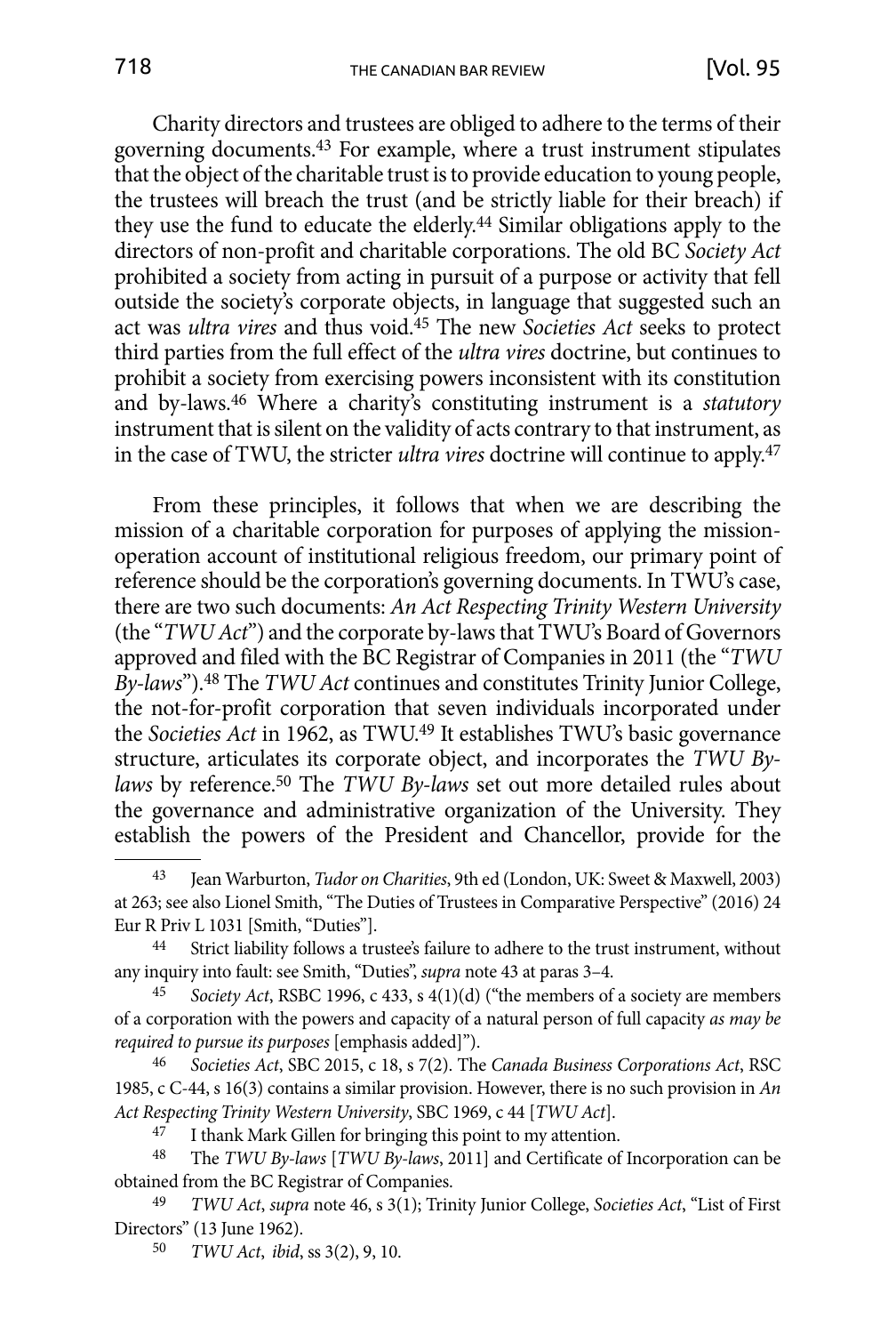distribution of TWU's assets on dissolution, and clarify the nature of TWU's affiliation with the Evangelical Free Church. Much like the enabling statutes of the provincial law societies, then, the *TWU Act* and the *TWU By-laws* set the boundaries of lawful action for TWU. Together, the two governing documents define the object that TWU is bound to pursue, the procedures it is bound to follow, and the duties and powers that are imposed upon its managers.

Despite their constitutive character, however, the *TWU Act* and the *TWU By-laws* have not so far figured prominently in the judicial descriptions of the institutional religious freedom claimant at the heart of this dispute. The BC Supreme Court decision does not cite their provisions at all. Instead, the decision describes TWU in terms drawn from the "Mission Statement" that TWU posts online:

Trinity Western University ("TWU") is a private religious educational community with an evangelical Christian mission. It was founded to be, and remains, an educational arm of the Evangelical Christian Church. Its mission statement is: … "to develop godly Christian leaders: positive, goal-oriented university graduates with thoroughly Christian minds; growing disciples of Christ who glorify God through fulfilling the Great Commission, serving God and people in the various marketplaces of life."51

The basic objection to this description is that it does not track or make direct reference to the governing documents that are constitutive of TWU's legal personality. To be sure, a charity's policies and practices may provide additional evidence of its institutional "mission". However, if the courts pay insufficient attention to the governing documents in describing an institutional religious freedom claimant, they may end up setting the boundaries of institutional religious freedom on the basis of ambiguous or inaccurate findings of fact.

We may identify an instance of such ambiguity/inaccuracy in the BC Supreme Court's acceptance that TWU "was founded to be, and remains, an educational arm of the Evangelical Christian Church."52 This is a significant factual finding, since it rhetorically positions TWU as more "church" than "university", and thus potentially strengthens its religious freedom claim. However, a close examination of TWU's past and present governing documents casts doubt on the latter part of this finding, revealing an institutional relationship that has evolved over time towards greater

<sup>51</sup> *TWU v LSBC* SC, *supra* note 33 at para 2.

<sup>52</sup> Interestingly, the Ontario Court of Appeal backed away from this finding in *TWU v LSUC* CA, *supra* note 34 (stating only that TWU "is said to be an arm of the Evangelical Free Church of Canada" at para 15).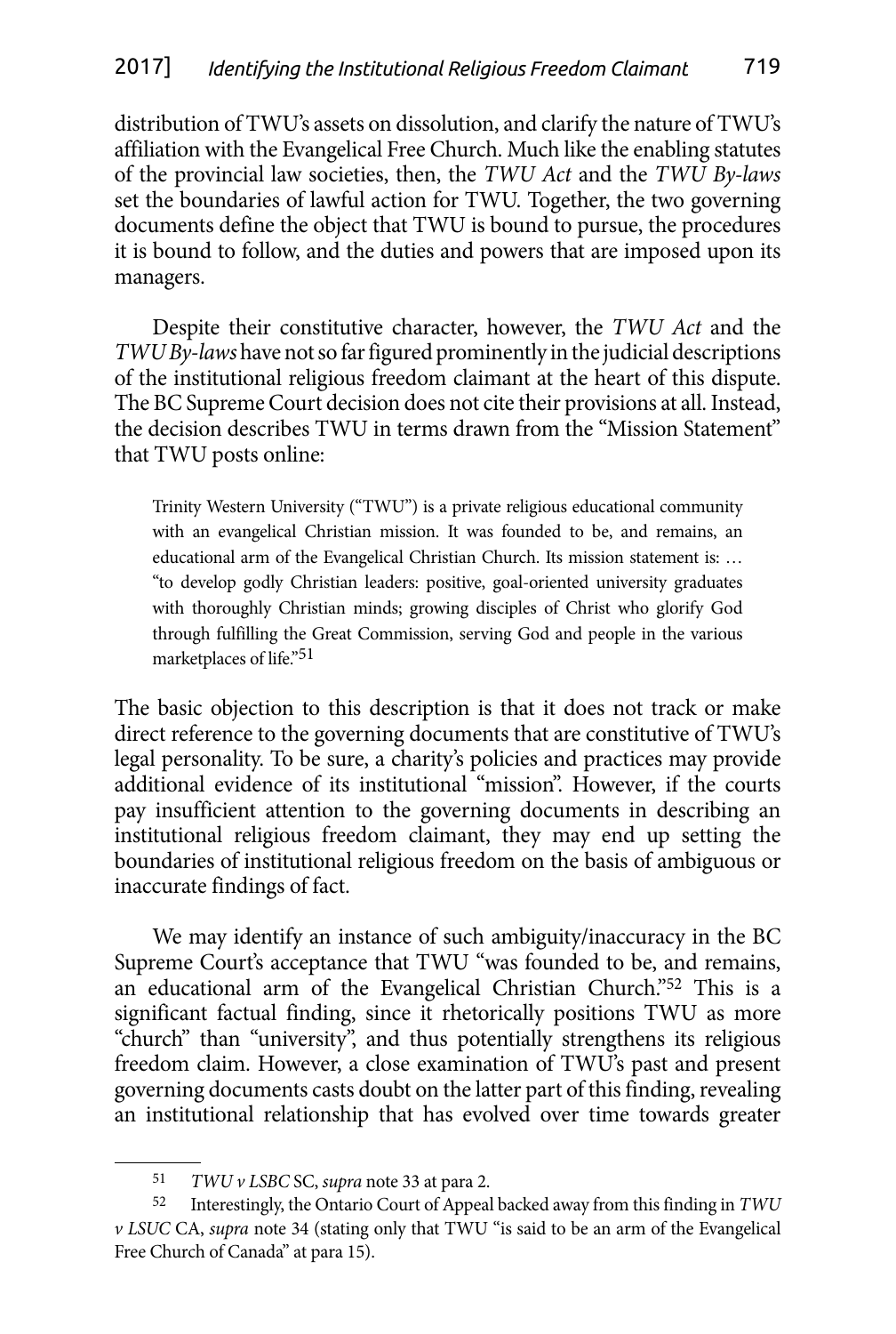independence for TWU. Historically, it was likely fair to describe TWU as an "arm" of the Evangelical Free Church (though not of the broader Evangelical Christian community).53 The original *Trinity Junior College Act*, section 3(3), provided that the General Conference of the Evangelical Free Church "shall exercise general direction and sponsorship of the College" and made the Board of Governors of the College responsible to the Conference "[i]n the carrying-out of its powers and duties."54 The Evangelical Free Church also historically controlled the composition of the Board of Governors: until 2011, the *TWU By-laws* provided that the majority of the members of the Board must be elected by the Annual Meeting of the Evangelical Free Church of America ("EFCA") or the Annual Conference of the Evangelical Free Church of Canada ("EFCC").55

More recently, however (and since the 2001 Supreme Court of Canada decision in *Trinity Western University v British Columbia College of Teachers*56), TWU has taken significant steps to create a formal distance between itself and the Evangelical Free Church, transforming itself from a body that could reasonably be called an "arm" of the Church to a more independent, "arm's-length" institution. By 1977, the BC legislature had repealed section 3(3) of the *Trinity Western College Act* and provided that the Board of Governors should be responsible to the *College* rather than the EFCC in the carrying out of its powers and duties.57 In 2011, TWU confirmed this distancing in its own governing documents. The Board of Governors deleted the old by-laws in their entirety and filed a new set in their stead, omitting the historical statement regarding the Evangelical Free Church's "direction" of TWU, and changing the rules on the composition of the Board of Governors so that EFCA and EFCC no longer controlled the Board's make-up.58 The changes that TWU effected to its relationship with

<sup>53</sup> The Evangelical Free Church comprises a far smaller group of churches than the Evangelical Christian movement: see Evangelical Free Church of Canada, "Churches", online: <http://www.efccm.ca/wordpress/aboutus/efcc-national-missions/churches/> (displaying a list of the member churches in Canada).

<sup>54</sup> *Trinity Junior College Act*, 1969, c 44, ss 3(3), 9(3) [*Trinity Junior College Act*].

<sup>55</sup> *By-laws of Trinity Western College*, 1977, part III(C)(2); *By-laws of Trinity Western College*, 1979, part III(2)(1); *By-laws of Trinity Western College*, 1985, part III(2)(1); *By-laws of Trinity Western University*, 1991, part III(2)(1); *By-laws of Trinity Western University*, 2004, part  $III(2)(1)$ .

<sup>56</sup> *Supra* note 35.

<sup>57</sup> *An Act to Amend the Trinity Western College Act*, SBC 1977, c 85,ss 4, 5. A previous Act had substituted the name "Trinity Western College" for the name "Trinity Junior College": see *An Act to Amend the Trinity Junior College Act*, SBC 1972, c 65. The word "college" was later replaced with the word "university": see *An Act to Amend the Trinity Western College Act*, SBC 1985, c 63, s 3.

<sup>58</sup> *TWU By-laws, 2011*, *supra* note 48, art 2(1). The reference to the Evangelical Free Church's "direction" was originally removed in 2004: B*y-laws of Trinity Western University*, *2004*, part II.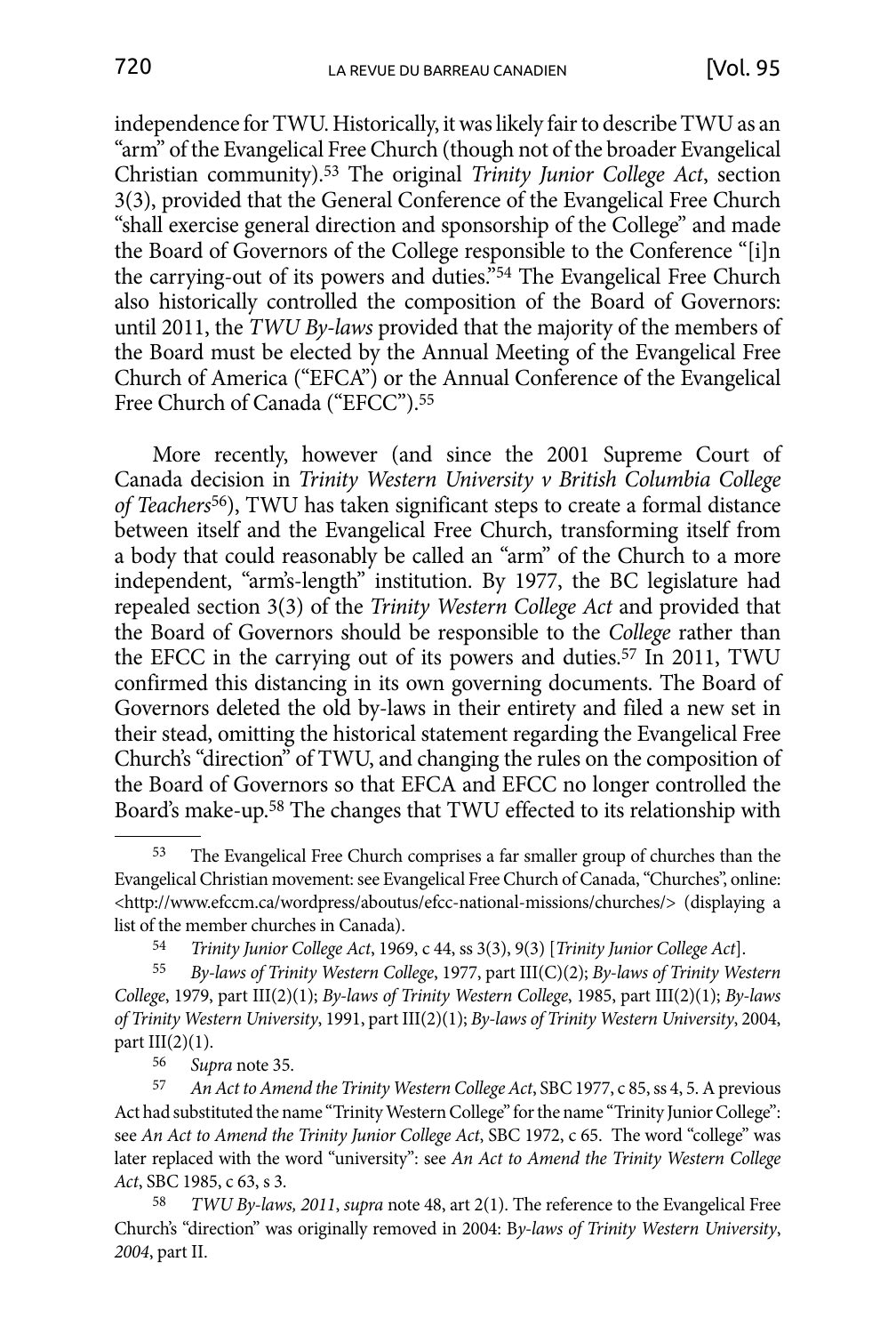<span id="page-14-0"></span>the Evangelical Free Church may have been driven by a desire to evolve into a more transdenominational organization or by a concern to keep itself within the rules of the *Income Tax Act*. 59 Whatever the motivation, it appears that TWU is no longer "an arm of" the Evangelical Free Church because it has chosen to constitute itself in a manner that is more compatible with its legal status and goals. Since this fact may be relevant to the consideration of TWU's institutional religious freedom claim, it should be accurately represented in the proceedings and reasons for judgment.

## **B) TWU's sole corporate object**

Of all the rules established in and by the constituting instrument of a corporate charity, the most fundamental is the statement of corporate object(s). The wording of any charity's object is vital because charitable status attaches to an institution by virtue not of its form, but of the purposes that it carries out.60 The wording of a corporate charity's object is also vital because it defines the content of the obligations owed by the directors of the charity. We have already noted the limits imposed by the duty of adherence and the *ultra vires* doctrine. The former requires that any powers held by directors of a charitable corporation be used only for the charity's corporate object, while the latter means that any act directing those powers towards another end will be void. Directors of charitable corporations are also fiduciary officers, a status that comes with strict obligations. These include a duty of undivided loyalty to the charity and a positive duty to advance the corporation's interests by furthering its corporate object.61 A charity's policies and practices may provide additional evidence of its institutional "mission", as we have already seen. However, the corporate object remains the primary articulation of a corporate charity's mission and the benchmark against which all of its other statements and actions must be measured.

TWU is a charitable corporation with only one corporate object. This object is not set out in the "TWU Mission Statement" that has figured prominently in the pleadings and reasons for judgment,<sup>62</sup> but rather in TWU's constituting statute. Section 3(2) of the *TWU Act* provides:

<sup>59</sup> For purposes of the registered charity regime of the *Income Tax Act*, RSC 1985, c 1 (5th Supp), a charitable organization must maintain "direction and actual control" over its activities and the expenditure of its resources: see *Canadian Magen David Adom for Israel v MNR*, 2002 FCA 323 at para 66, 218 DLR (4th) 718.

<sup>60</sup> Chan, *supra* note 42 at 39–40.

<sup>61</sup> *Harries v Church Commissioners for England* (1991), [1993] 2 All ER 300 at 304, [1992] 1 WLR 1241 (Ch).

<sup>62</sup> See e.g. *TWU v LSBC* SC, *supra* note 33 (Written argument of the Petitioners at paras 24–27); see also *TWU v LSUC* CA, *supra* note 34 (describing the TWU Mission Statement as a "foundational document" at para 90).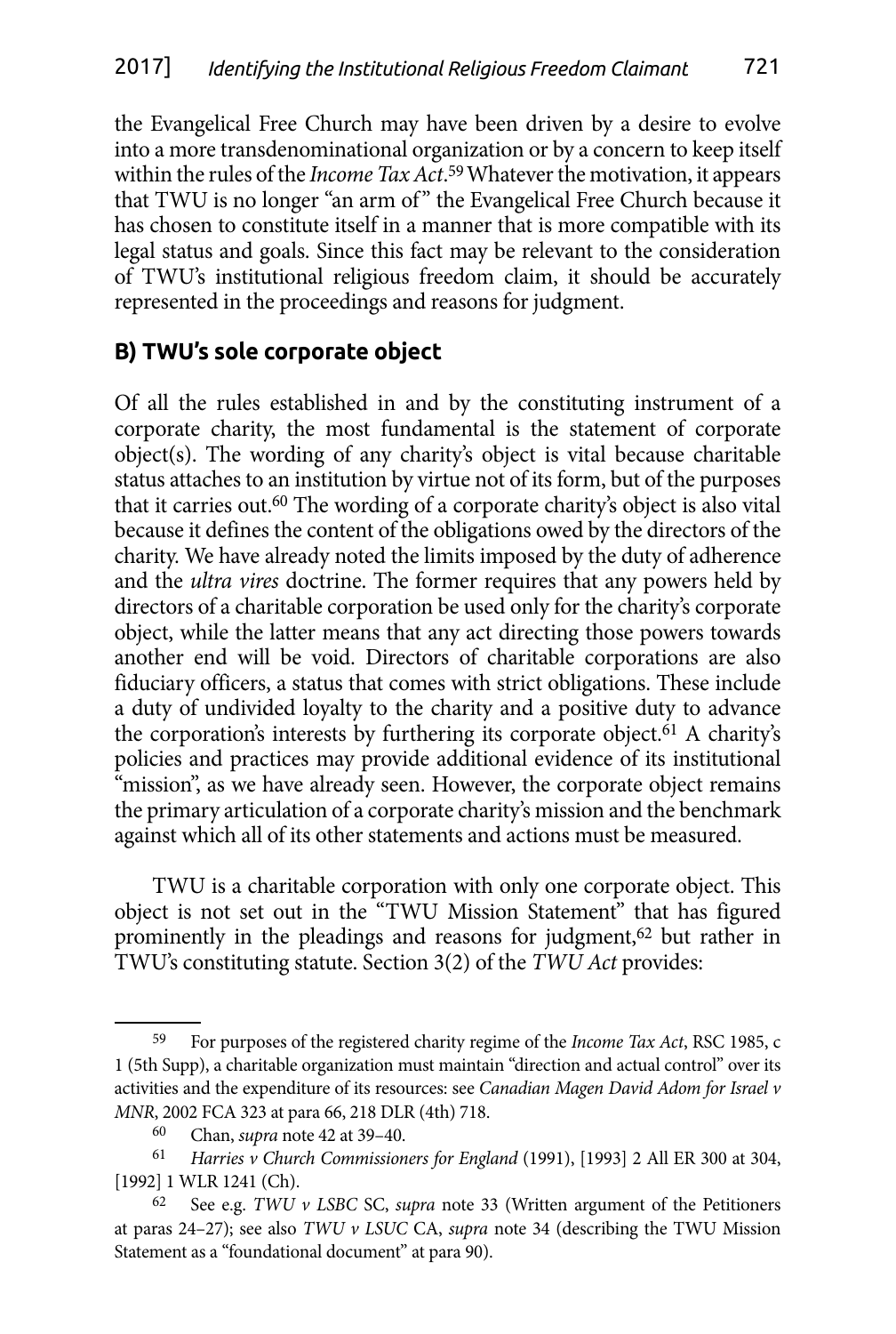The objects of the University shall be to provide for people of any race, colour, or creed university education in the arts and sciences with an underlying philosophy and viewpoint that is Christian.63

At first glance, the existence of this sole corporate object would seem to simplify the task of identifying TWU's mission, and thus make TWU a good candidate for the application of the mission-operation theory of institutional conscience. In my view, however, both the wording of TWU's corporate object and the nature of the fiduciary duties of its governors make it difficult to attribute the moral judgment behind TWU's defence of the Community Covenant to the institution itself.

Let us turn first to the wording of section 3(2) of the *TWU Act*. The terms in which the BC legislature articulated TWU's corporate object make it difficult to state with any certainty what religious beliefs may properly be attributed to the institution, if any. The ambiguity stems both from the absence in section 3(2) of any reference to "Evangelical" Christianity or the "Evangelical Free Church" and from the object's emphasis on providing university education "for people of any race, colour, or creed." The difficulty with attributing TWU's current position on the Community Covenant to the institution itself becomes clearer if one imagines a large-scale change in TWU's governance. If a group of progressive United Church ministers gained control of the TWU board and amended the provisions of the Covenant that prohibit same-sex relationships, could we say that TWU had ceased to operate in accordance with its institutional mission? Based on the wording of section 3(2), the answer seems to be no.

We may consider the point more finely by analyzing how TWU would fare under two legal standards that arguably seek to operationalize the mission-operation theory in Canadian law. The first is the *Loyola* minority test for an institutional religious freedom claim. We have already seen that in *Loyola High School*, a minority of the Supreme Court of Canada sought to extend section 2(a) protections to organizations that are "constituted primarily for religious purposes" and operate accordingly.64 The minority's intention in establishing this threshold may have been to exclude for-profit corporations from section 2(a) protection, and thus distinguish its position from that of the US Supreme Court in *Hobby Lobby*. 65 Nevertheless, it is unclear whether a charity like TWU, which is constituted to provide general university education with an underlying Christian viewpoint, would meet the proposed test. A charity lawyer might equally characterize TWU's stated

<sup>63</sup> *TWU Act*, *supra* note 46, s 3(2).

<sup>64</sup> *Supra* note 1 at para 100.

<sup>65</sup> For a suggestion to this effect, see Victor M Muñiz-Fraticelli & Lawrence David, "Religious Institutionalism in a Canadian Context", *Osgoode Legal Studies Research Paper No 43/2016*.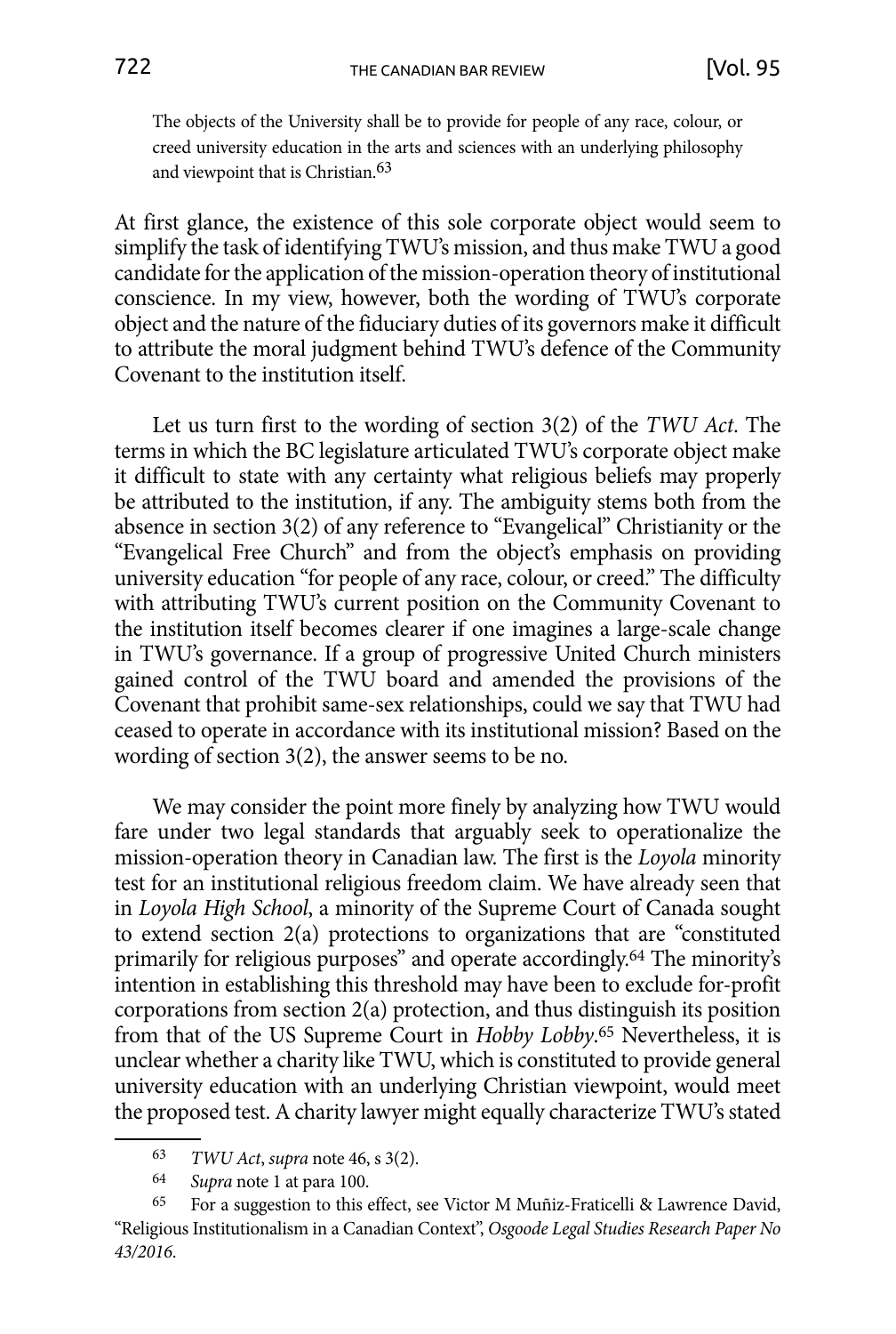purpose as a primarily *educational* purpose, albeit one with a religious character.66

Given two plausible characterizations of TWU's corporate object, a court might defer to TWU's "self-understanding" and accept that it is constituted primarily for religious purposes. However, if TWU qualifies as an institutional religious freedom claimant because it educates people from a Christian viewpoint, the range of childcare centres, health care facilities, and schools that are protected by section 2(a) of the *Charter* may be very wide indeed. And what about the summer camp that teaches children about the environment from the perspective of ethical humanism? Following the Supreme Court of Canada's decision in *Mouvement laïque québécois v Saguenay (City of)*, there is a strong argument that such an organization would be equally entitled to the protection of section  $2(a)$ .<sup>67</sup> The wording of TWU's corporate object thus highlights the broader challenge of determining just how religious or conscientious an institution's purpose should be before we decide to grant it section 2(a) protection under a mission-operation account of institutional conscience.

A second legal test that appears to rely on a mission-operation theory of institutional conscience is the test for the group rights exemption in British Columbia's *Human Rights Code*. 68 Like the *Loyola High School* minority judgment, section 41 of the *Code* extends special legal protection—here, an exemption from various prohibitions on discriminatory behavior—to institutions identified by their primary purposes.<sup>69</sup> The section states, in relevant part:

If a charitable, philanthropic, educational, fraternal, religious or social organization or corporation that is not operated for profit *has as a primary purpose the promotion of the interests and welfare of an identifiable group or class of persons characterized by … a common … religion* … that organization or corporation must not be considered to be contravening this Code because it is granting a preference to members of the identifiable group or class of persons.<sup>70</sup>

TWU has relied heavily on section 41 throughout its dispute with the provincial law societies. In its pleadings and written arguments, the institution

70 *Ibid* [emphasis added].

<sup>66</sup> The Charity Commission for England and Wales, for example, classifies several colleges that are constituted to advance education consistently with the religious intention of the founders as "education/training" charities on its register.

<sup>67</sup> 2015 SCC 16, [2015] 2 SCR 3 ("[f]or the purposes of protections afforded by the charters, the concepts of 'belief' and 'religion' encompass non-belief, atheism and agnosticism" at para 70).

<sup>68</sup> *Human Rights Code*, RSBC 1996, c 210 [*Code*].

<sup>69</sup> *Ibid*, s 41.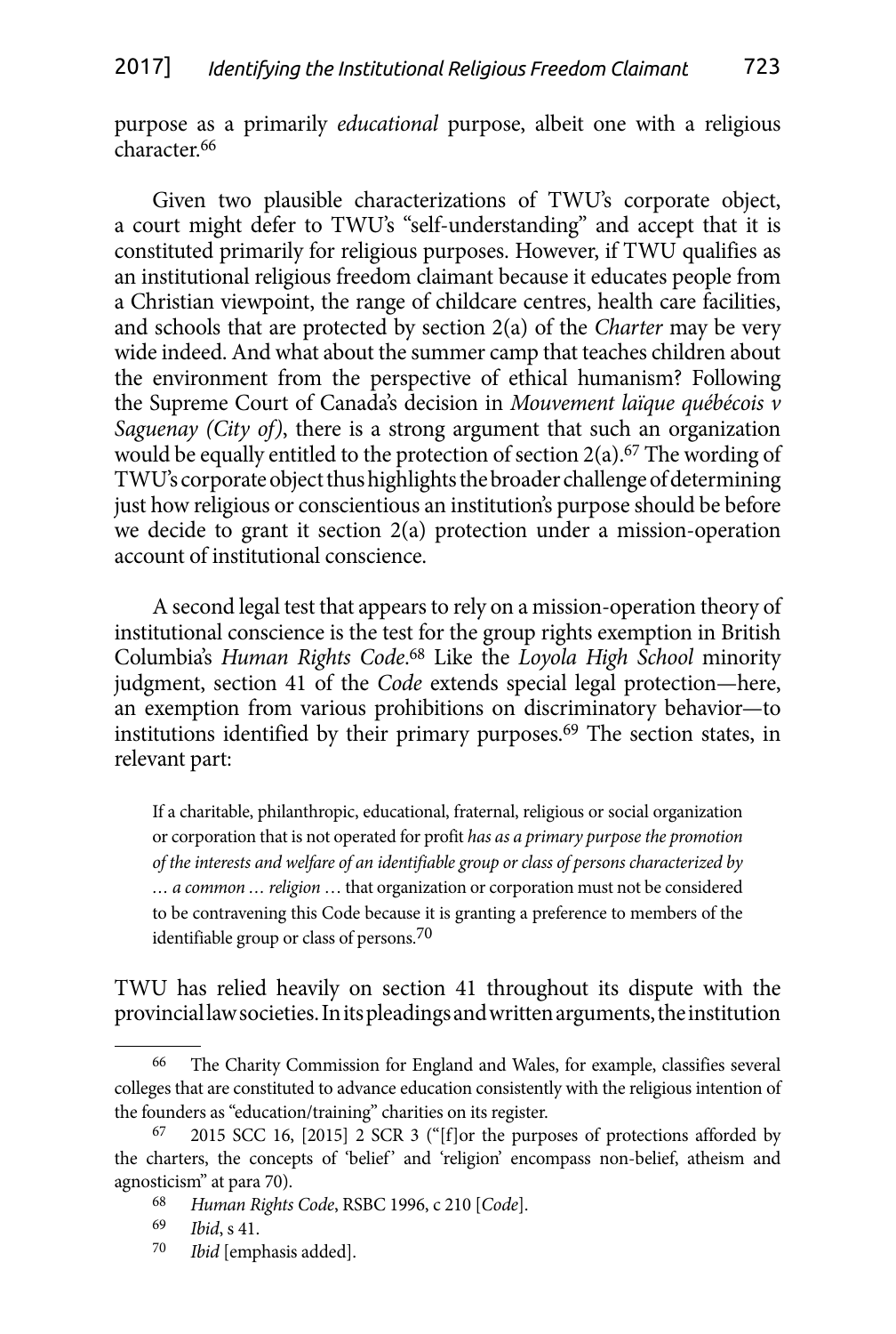has consistently argued that it exists primarily to serve the educational needs of Canada's evangelical Christian community.71 This position is fundamental to TWU's assertion that the provision protects its right to maintain the Community Covenant, and thus that its "discrimination" against LGBTQI applicants to TWU is lawful. The law societies appear to have accepted this position, based on a passage from the 2001 decision of *Trinity Western University v British Columbia College of Teachers* where the Supreme Court of Canada indicated (with little accompanying analysis) that TWU fell within the terms of the exemption.72

If one examines the wording of TWU's corporate object closely, however, it becomes more difficult to characterize TWU as a charitable corporation with a primary purpose falling within the terms of section 41. In particular, it is unclear how an institution whose sole corporate purpose is to provide university education "for people of any race, colour, *or creed*" could have, as a primary purpose, the promotion of the educational needs of Evangelical Christians, or how it could refuse to educate LGBTQI individuals who embrace their sexuality in the light of their faith. The Supreme Court of Canada did not address this issue in the 2001 *TWU v BCCT* decision; indeed, the BC Supreme Court was the only court to include TWU's corporate object in its reasons for judgment in the earlier proceeding.73 However, if we accept that section 3(2) of the *TWU Act* sets the boundaries of lawful action for TWU, we must analyze the tension between its terms and the terms of section 41 more closely this time around.

Finally, while TWU's governors are all under a fiduciary duty to further its corporate object, the nature of that fiduciary duty makes it difficult to attribute the moral judgment behind TWU's defence of the Community Covenant to the institution itself. One distinctive trait of the fiduciary duty of loyalty is that it focuses on the motive of the actor, rather than the actor's intention or the result of their act. As Lionel Smith has explained, the duty of loyalty requires that the fiduciary "act with a particular motive: in general, she must act (or not act) in what she *perceives* to be the best interests of the person to whom the duty is owed.<sup>574</sup> Since TWU is constituted for a single object, the duty of fiduciary loyalty can be understood as imposing on each TWU governor a legal obligation to pursue the course of action (or

<sup>71</sup> See e.g. *TWU v LSUC* Sup Ct J, *supra* note 33 (Petition to the Court at para 4); *TWU v LSBC* SC, *supra* note 33 (Written argument of the Petitioners at para 15); *TWU v LSBC* SC, *supra* note 33 (Petition to the Court at part 2, para 5).

<sup>72</sup> *TWU v BCCT*, *supra* note 40 at para 25; see also para 35.

<sup>73</sup> *Trinity Western University v College of Teachers (British Columbia)* (1997), 41 BCLR (3d) 158 at para 9, [1998] 4 WWR 550 (SC).

Lionel Smith, "The Motive, Not the Deed" in Joshua Getzler, ed, *Rationalizing Property, Equity and Trusts: Essays in Honour of Edward Burn* (London: LexisNexis, 2003) 53 at 69 [emphasis added] [Smith, "The Motive"].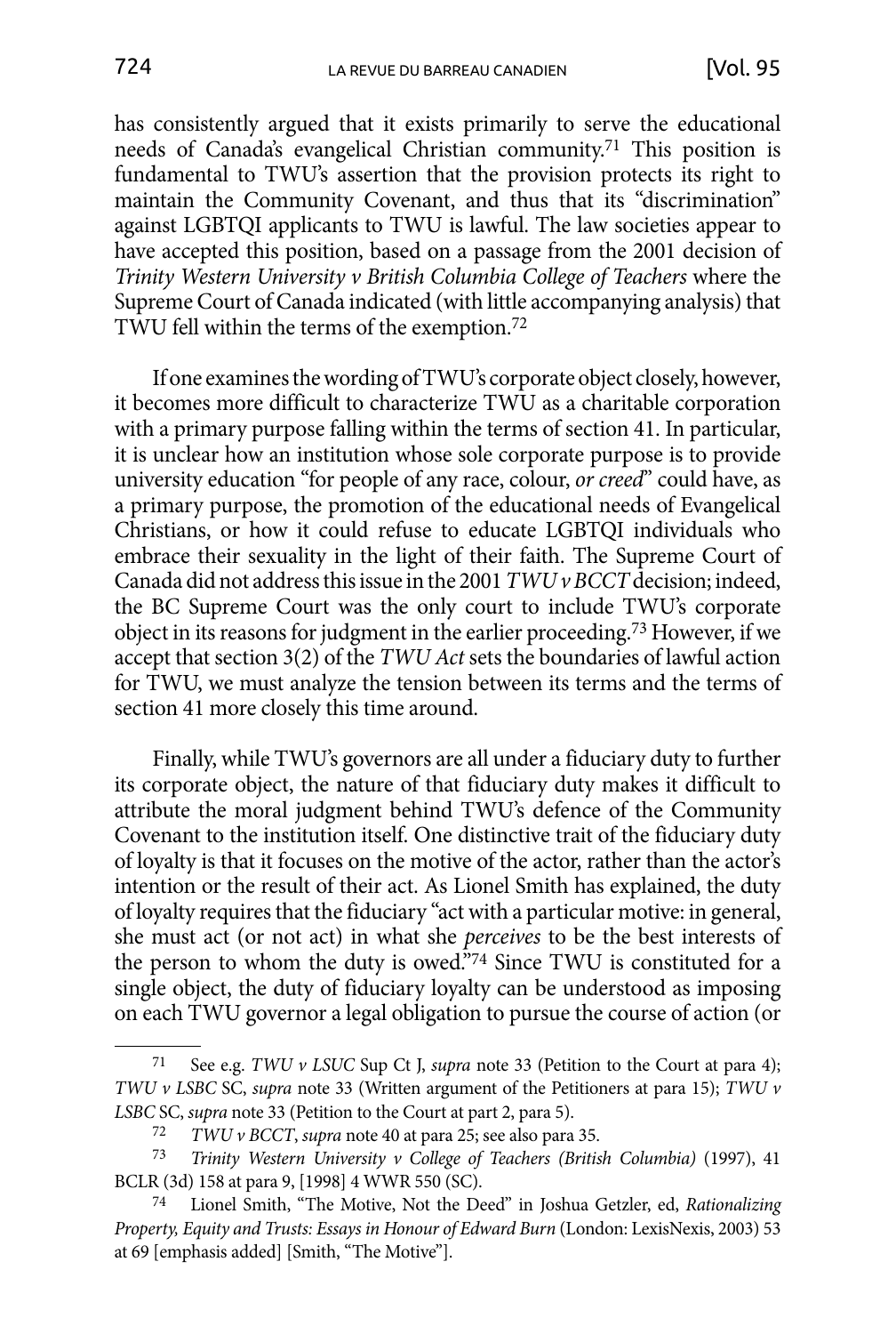<span id="page-18-0"></span>inaction) that he or she perceives will best fulfill that corporate object.75 If a governor believes that defending the Community Covenant in its current form will best support TWU's object of providing university education with an underlying philosophy and viewpoint that is Christian, in other words, fiduciary doctrine requires that governor to act in its defence.76 However, if another governor believes that *removing* the Community Covenant will best support that object, the same principle also applies. This characteristic of fiduciary doctrine tends to support an image of TWU as a moral association of individuals, rather than an entity with a moral judgment that transcends its constituent parts.

# **4. Applying the Moral-Association Theory to TWU**

The second basis upon which a court could extend section 2(a) rights to TWU would be to ascribe certain religious convictions to a group of individuals, and recognize TWU as the vehicle or means by which those individuals express those convictions. The application of the moral-association theory of institutional conscience would require identification of the relevant stakeholders of TWU and evidence of their religious beliefs. This section briefly outlines the approaches that other courts have taken to these tasks. I then consider evidence of TWU's governance structure, arguing that TWU's closely held membership strengthens its religious freedom claim under a moral-association theory. Finally, I reflect on some difficulties of attributing the religious convictions of TWU's legal membership to a broader group of individuals associated with TWU.

# **A) Discerning the relevant stakeholders of a corporate charity**

We have seen that the moral-association theory of institutional religious freedom portrays the institution not as *itself* a conscience-holder, but rather as a *vehicle* by which certain individuals express their religious or moral convictions. For this reason, the moral-association theory raises difficult questions about what group of individuals an institution can be said to represent. These questions appear to have only rarely been in issue in cases where courts relied on the moral-association theory to extend religious freedoms to institutions. Nevertheless, we can discern a variety of possible approaches in the jurisprudence of the American and European courts.

The European human rights regime is an important legal regime that has adopted a moral-association account of institutional religious freedom.

<sup>75</sup> See *ibid*, and the cases cited therein.

<sup>76</sup> The exercise of a power to vote against the legal defence of the Community Covenant would be reviewable if the governor acted with an improper motive: see Smith, "The Motive", *supra* note 74 at 69.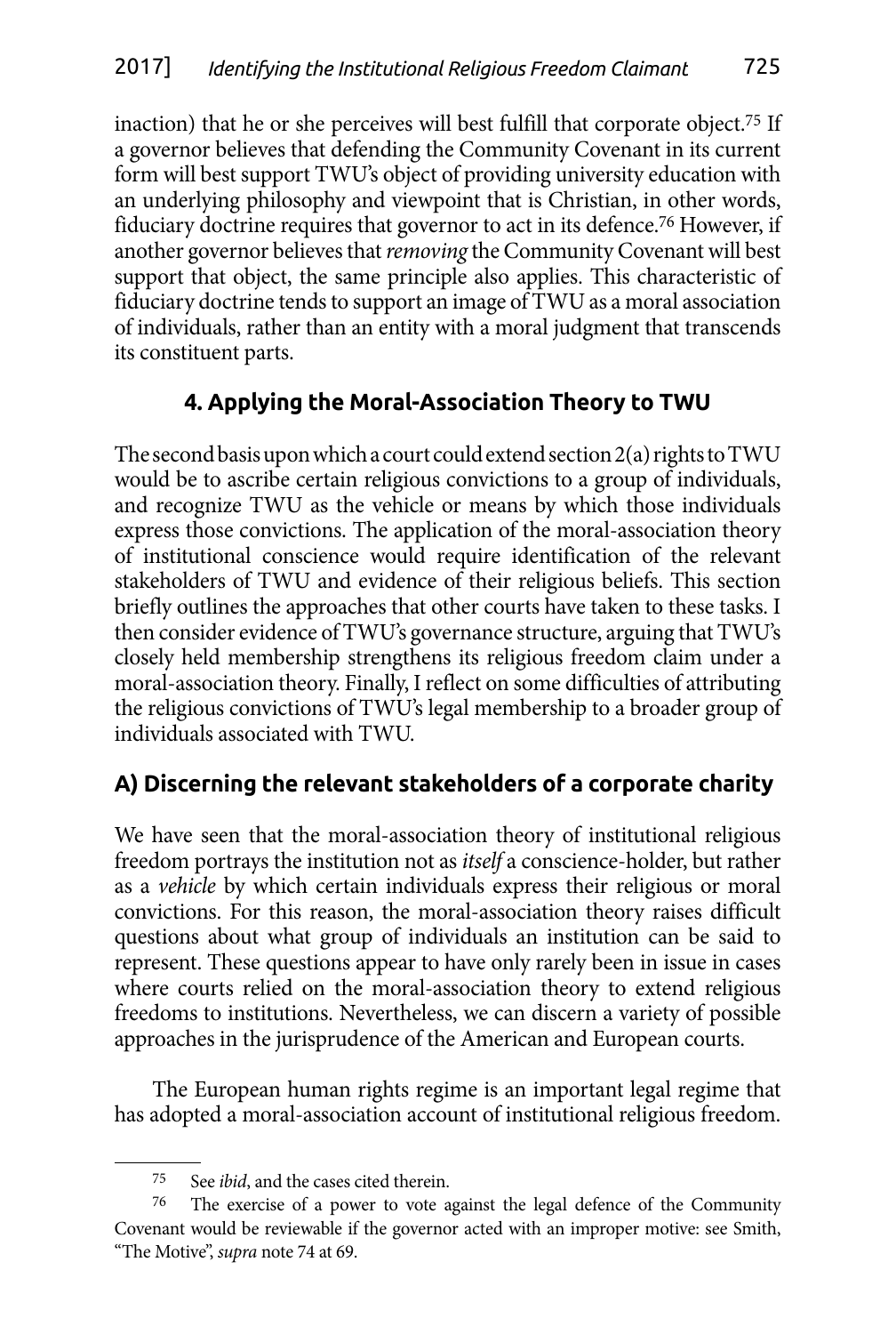The judicial organs that enforce the European Convention on Human Rights ("the Convention") have repeatedly affirmed that a church body or an association with religious and philosophical objects is capable of possessing and exercising the right to freedom of religion under Article 9 of the Convention only because an application by such a body is in reality lodged on behalf of its members.77 The Strasbourg organs have never required churches and other religious associations to demonstrate that they are a "perfect representation" of the interests of their members in order for that institutional right to be exercised.78 In *Hautaniemi v Sweden*, for example, where a Finnish-speaking parish of the Church of Sweden dissented from a decision of the Church's governing body, the European Commission of Human Rights nonetheless accepted the Church's right to manifest religion on its members' behalf.79 However, in that case there was no suggestion that the dissenting parishioners were not "members" of the Church; the Commission's decision implied only that since they *were* members, the Church could make decisions on their behalf.

Thus far, the Strasbourg organs have refused to recognize the right of for-profit companies to make religious freedom claims under the Convention.80 However, other jurisdictions, including England and the United States, have relied on a moral-association theory of institutional religious freedom to take this further step. In extending free exercise rights to the for-profit corporate claimants in *Hobby Lobby*, for example, the majority of the United States Supreme Court adopted an instrumental or "aggregate" view of the corporation, describing it as "simply a form of organization used by human beings to achieve desired ends."81 The majority held that the *Religious Freedom Restoration Act* recognized the corporation as a subject of religious freedom in order to protect the religious liberties of persons associated with it; the corporation itself could not "do anything at all."82 In extending free exercise rights to a for-profit company in the UK, a First-Tier Tribunal employed similar reasoning, holding in *Exmoor Coast Boat Cruises Ltd v Revenue and Customs Commissioners* that a for-profit company could enjoy religious freedom under the *Human Rights Act 1998* (UK) "*if and to the extent it is the alter ego of a person* (*or, potentially, a group of people*)."83

81 *Supra* note 8 at 2768.

<sup>77</sup> *X and Church of Scientology v Sweden* (1979), No 7805/77, 16 Eur Comm'n HR DR 68 at 70; *Kustannus v Finland* (1996), No 20471/92, 85A Eur Comm'n HR DR 29; see also Ioana Cismas, *Religious Actors and International Law* (New York: Oxford University Press, 2014) at 100 [Cismas]; Rivers, *supra* note 15 at 54.

<sup>78</sup> Cismas, *supra* note 77 at 100.

<sup>79</sup> (1996), No 24019/94, 85A Eur Comm'n HR DR 94.

<sup>80</sup> Cismas, *supra* note 77 at 102.

<sup>82</sup> *Ibid.*

<sup>83</sup> [2014] UKFTT 1103 (TC) at para 71 [emphasis added] [*Exmoor*].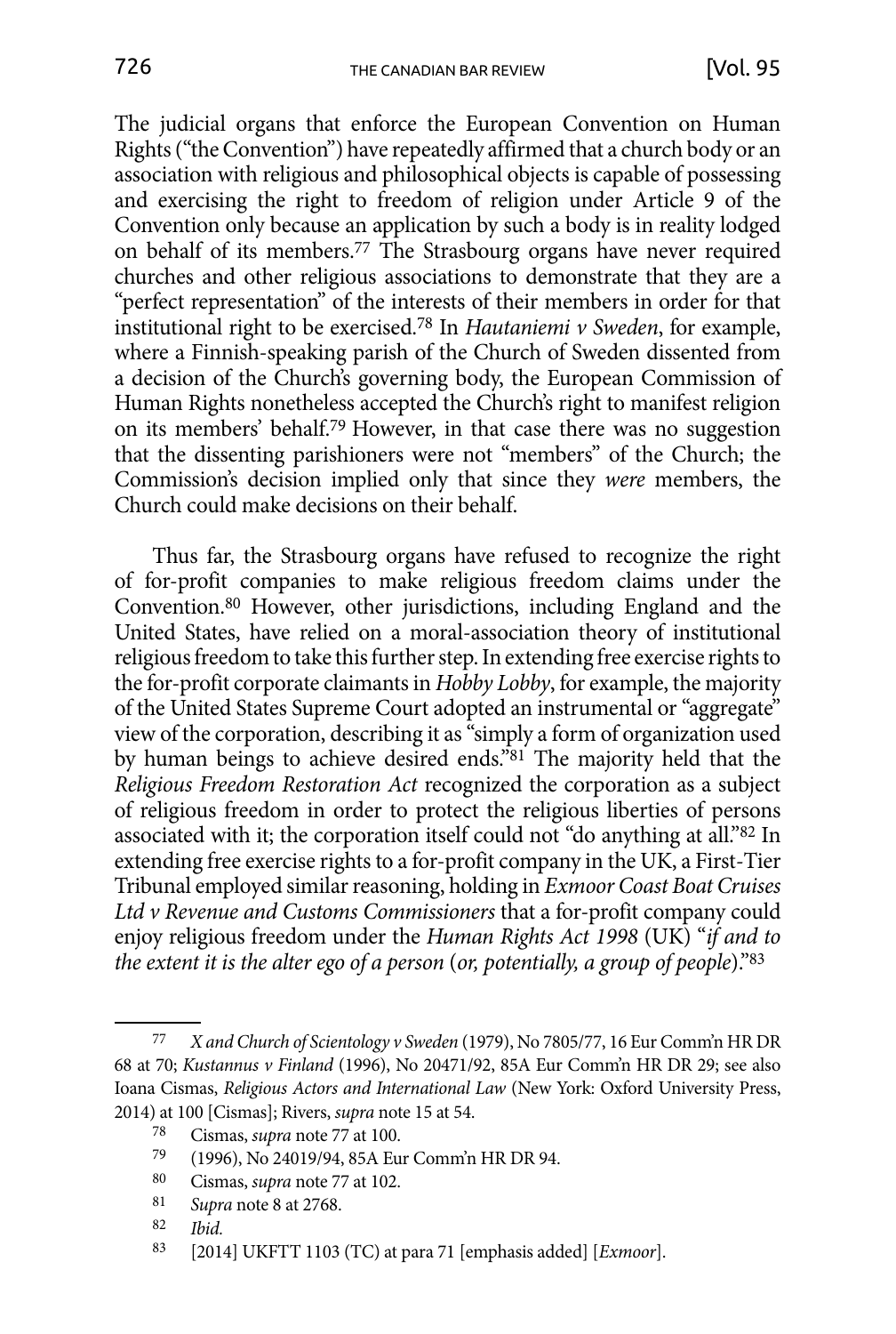<span id="page-20-0"></span>Now that the English and American courts have affirmed that forprofit corporations may possess religious freedom derivatively on behalf of individuals, determining which individuals associated with corporations count in the analysis of the institution's beliefs has become more pressing.84 The Tribunal in *Exmoor* did not have to delve deeply into this issue on the facts: the boat cruise company in that case had a sole director and shareholder, and the Tribunal had no difficulty in concluding that the company was that individual's alter ego for purposes of the claim.85 In *Hobby Lobby*, the corporate claimants were larger and more complex organizations, which respectively had 950 and 13,000 employees.86 The majority identified several groups of individuals who would be associated with such a corporation, but ultimately identified the relevant stakeholders by reference to criteria of ownership and control:

An established body of law specifies the rights and obligations of the people (including shareholders, officers, and employees) who are associated with a corporation in one way or another. When rights … are extended to corporations, the purpose is to protect the rights of these people … And protecting the freeexercise rights of corporations like Hobby Lobby … protects the religious liberty *of the humans who own and control these companies*. 87

In *Hobby Lobby*, two parents and three children owned or controlled all shares of Hobby Lobby's stock and served as executive officers of the corporation.88 It was the religious beliefs of these shareholders/officers that the Court attributed to Hobby Lobby itself.89

# **B) The legal members of TWU**

What insight do these authorities on the application of the moral-association theory provide into TWU's institutional religious freedom claim?

In the debate over the Community Covenant, religious community membership has been an important theme. The Covenant applies, in its terms, "to *all members of the TWU community*, that is, administrators, faculty and staff employed by TWU and its affiliates, and students enrolled at TWU or any affiliate."90 In accordance with this language, TWU's leaders have described the Community Covenant as "the expression of how the members

<sup>84</sup> See e.g. discussion in Pollman, *supra* note 18 at 157.

<sup>85</sup> *Exmoor*, *supra* note 83 at para 10.

<sup>86</sup> *Supra* note 8 at 2764–65.

<sup>87</sup> *Ibid* at 2768 [emphasis added].

<sup>88</sup> *Supra* note 8 at 2775. See also *Pollman*, *supra* note 18 at 152.

<sup>89</sup> *Pollman*, *supra* note 18 at 150–51, 153.

<sup>90</sup> TWU, "Community Covenant", *supra* note 32 at 5 [emphasis added].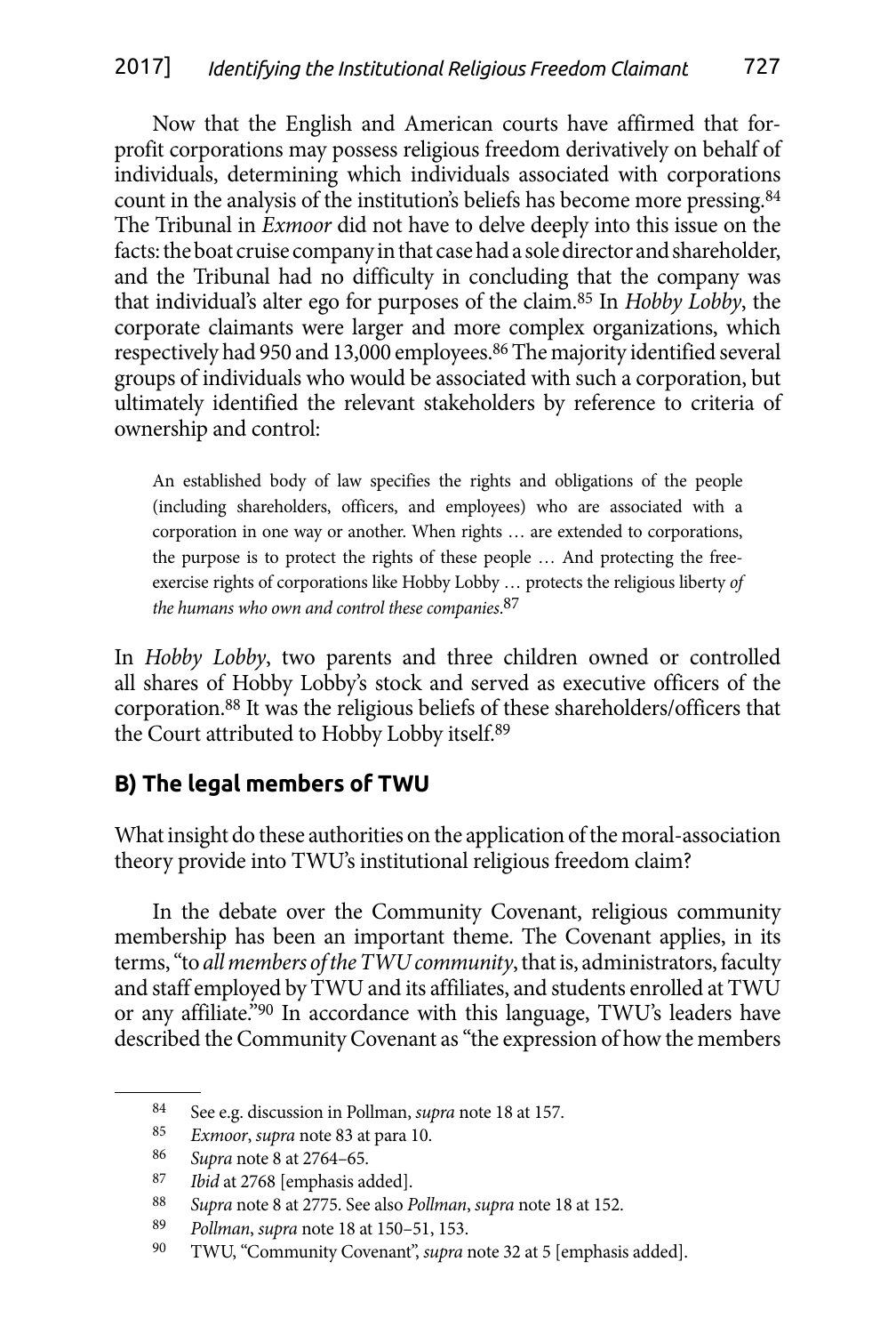of the TWU community … wish to study, work and live together."91 The courts have similarly described the Covenant as a code of virtues to which the "members of the TWU community" commit.92 In the context of the TWU proceedings, then, the concept of "membership" has functioned to define both the status from which LGBTQI individuals are being excluded and the individuals whose religious freedoms are engaged by the dispute. In both of these contexts, the term "member" is being used broadly to include TWU's administrators, faculty, students, and staff.<sup>93</sup>

In striking contrast to the Community Covenant and the judicial decisions about it that cast membership in the TWU community broadly, TWU's governing documents restrict membership in TWU to a far narrower class. The original *TWU By-laws* envisioned the institution having a membership that grew incrementally over time, giving existing members the power to propose new members for the approval of the directors.<sup>94</sup> However, the *Trinity Junior College Act* put an end to this structure, providing instead that "the members of the Board of Governors may exercise all the powers of the College *and are the members of the College*."95 This provision has remained in place and has been supplemented by by-laws that structure the Board of Governors as a self-perpetuating management body. Article 2(4) of the *TWU By-laws* provides that new members of the Board of Governors are to be elected by the Board of Governors upon recommendations from a Governance Committee that is also composed of members of the Board of Governors.96 Article 3(4) makes the TWU President a (non-voting) *ex officio* member of the Board and its committees, but specifies that no other member of the faculty or administrative staff shall be a member of the Board.97 The net result is that TWU's faculty, students, and staff are precluded from becoming members of TWU, and excluded from having any direct role or representation in the institution's administration.

In drawing attention to TWU's corporate governance structure, I do not suggest that it is not entitled to constitute itself in this way. Not-for-profit organizations in Canada are generally permitted to structure themselves as closely held corporations with self-perpetuating boards, and many organizations choose to do so. Moreover, international human rights law has recognized that religious associations have a right of structural internal

<sup>91</sup> Earl Phillips, "Trinity Western University's Community Covenant", *Law Matters* 40:2 (Summer 2015) 13 at 13.

<sup>92</sup> *TWU v LSUC* CA, *supra* note 34 at para 22.

<sup>93</sup> *Ibid*.

<sup>94</sup> *By-laws of Trinity Junior College*, 1962, art 2.

<sup>95</sup> *Trinity Junior College Act*, *supra* note 54, s 9(2) [emphasis added]; *TWU Act*, *supra*  note 46, s 9(2).

<sup>96</sup> *TWU By-laws*, 2011, *supra* note 48, art 2(4).

<sup>97</sup> *Ibid*, art 3(4).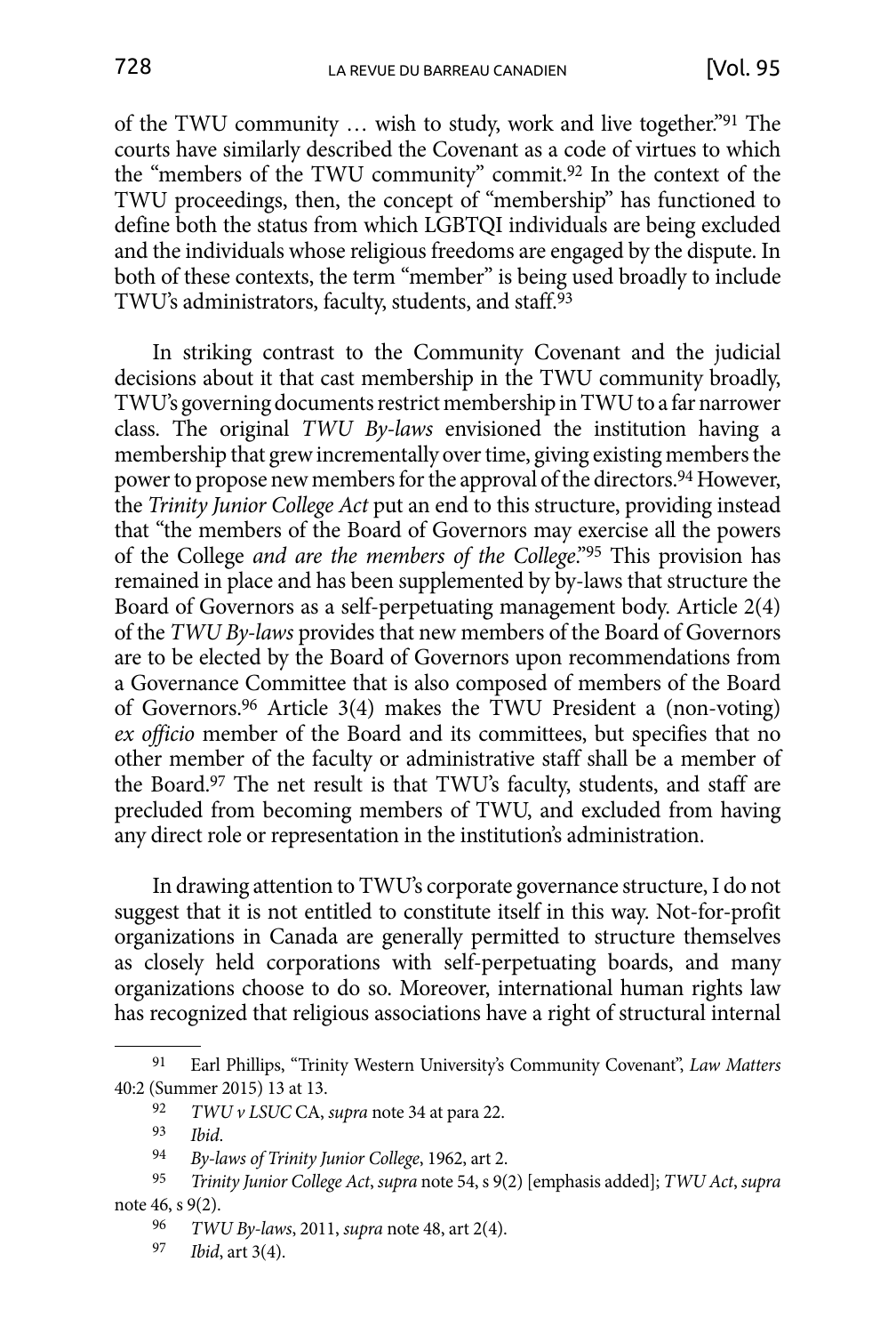autonomy, which includes the right to organize in such a way as to stifle dissident movements that might pose a threat to their cohesion, image, or unity.98 TWU is under no obligation to structure itself as a miniature democracy, or to model its mode of governance on that of other Canadian universities.

Indeed, under a moral-association theory of institutional religious freedom, TWU's closely held membership and self-perpetuating board must be considered to strengthen its section 2(a) claim. We have seen that in *Hobby Lobby*, the majority of the United States Supreme Court identified the individuals on whose behalf the corporation enjoyed religious freedom protections by reference to criteria of ownership and control.<sup>99</sup> The fact that the companies were "closely held corporations, each owned and controlled by members of a single family",100 made it easier for the Court to identify the religious beliefs of the relevant individuals and attribute religious beliefs to the corporate claimants on their behalf. Similar reasoning can be relied upon to attribute religious beliefs to a closely held *not-for-profit* organization. Like in for-profit corporate law, the notion of control in not-for-profit corporate law refers to the individuals "who hold sufficient voting power to elect a majority of the corporation's board of directors, which manages the corporation's affairs in its own business judgment."101 In TWU, this control is held by the members of the Board of Governors that also exercise all the powers of the University. While TWU has not adduced evidence from all or a majority of these individuals in its proceedings against the law societies,<sup>102</sup> as the moral-association theory would seem to require, the 19 members of the Board of Governors appear so far to have acted with one voice in defending the proposed TWU law school. Assuming the evidence was to establish this defence as a true reflection of the members' position on the Community Covenant, it would be relatively unproblematic to attribute their religious views on the Covenant to TWU itself.

<sup>98</sup> *Sindicatul "P*ă*storul cel Bun" v Romania*, No 2330/09, [2014] 58 EHRR 10 at paras 136–37; see also Rivers, *supra* note 15 at 57–58.

<sup>99</sup> *Supra* note 8 at 2768.

<sup>100</sup> *Ibid* at 2774.

<sup>101</sup> Pollman, *supra* note 18 at 158. In a for-profit corporation, these controlling individuals are the shareholders. In a not-for-profit corporation, they are simply referred to as members.

<sup>102</sup> Of the 18 individuals who swore affidavits in support of the original TWU petition in British Columbia, only one is listed on the CRA charities register as having been a member of the TWU Board of Governors at the time of the petition: *TWU v LSBC* SC, *supra* note 33 (Petition to the Court at part 4).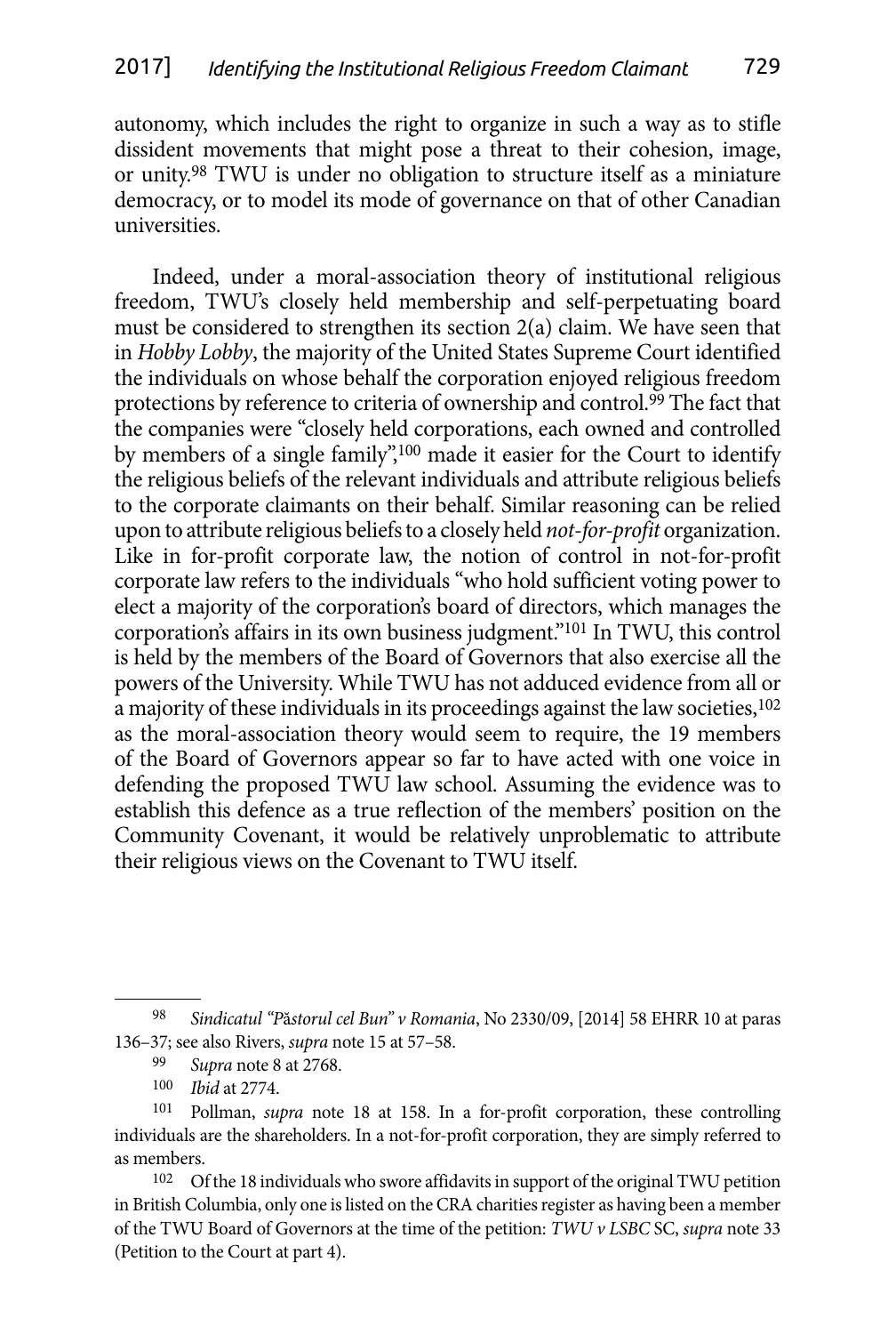## <span id="page-23-0"></span>**C) Who else does TWU represent?**

Based on the foregoing discussion, we may conclude that under a moralassociation theory of institutional religious freedom, TWU likely has a strong argument that its position on the Community Covenant is entitled to section 2(a) protection. However, if TWU's religious freedom claim is being understood as a claim *on behalf of its members* or *those who comprise or control the institution*, we need to carefully consider the scope of the class of people to whom TWU's claim extends. It is one thing to not require that an institution "perfectly represent" the interests of its members in order to exercise an institutional religious freedom right. It is another to attribute the religious convictions of an institution to individuals it does not represent. When individuals sue to obtain legal protections on the basis of their religious convictions, they must attest to those convictions in court. In my view, if we are to extend section 2(a) rights to institutions on the basis that certain individual religious convictions can be attributed to institutions, we should be careful to not attribute those religious convictions to a broader group of individuals who have not been heard in court.

Another way of approaching this issue is to ask whom an institution has standing to represent in an institutional religious freedom claim. Personhood and standing are distinct concepts in constitutional law: the former denotes "a person's status as a constitutional rights holder", while the latter denotes a person's entitlement to vindicate the violation of either one's own or someone else's right.103 The Supreme Court of Canada has adopted a liberal approach to public interest standing in constitutional law, holding that the court has the discretion to grant standing to individuals with no personal interest in a matter in order to vindicate a public interest.104 However, Canadian law on the standing of an institution to vindicate the rights of its stakeholders or associates is less developed. In an influential 1995 article, Australian scholar Peter Cane distinguished what he called "associational standing" from three other categories of standing: personal standing, surrogate standing, and public interest standing. The passage on associational standing bears repeating in full:

A litigant who claims to represent the interests of identifiable individuals cannot do so convincingly unless there is a reasonably effective mechanism by which the representative can ascertain what the represented believe their interests to be. In order to be a legitimate representative, the claimant must be able to convince the court that the views put forward by it are a fair reflection of the views of the represented. In other words, the represented must have some degree of control over

<sup>103</sup> Robinson, "Constitutional Personhood", *supra* note 10 at 613, 618.

<sup>104</sup> See *Downtown Eastside Sex Workers United Against Violence Society v Canada (AG)*, 2012 SCC 45 at paras 1–2, [2012] 2 SCR 524.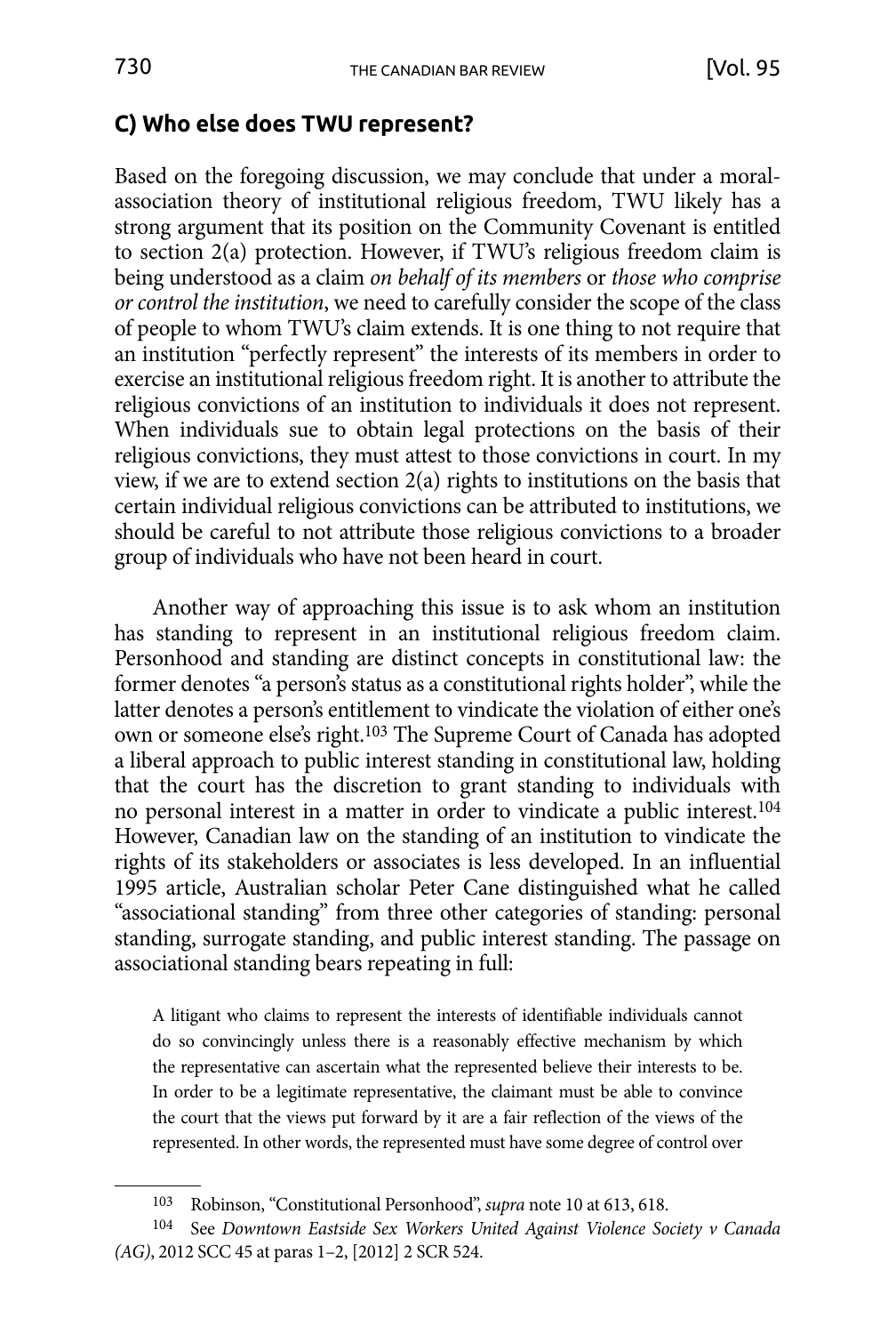or some "democratic stake" (as I will call it) in the conduct of the representative. Without some such nexus between the represented and the representative, the claimant may simply be expressing "a well-informed point of view".<sup>105</sup>

In a footnote, Cane acknowledged that his concept of a "democratic stake" might function differently in different associational contexts.106 Courts, he wrote, would be justified in requiring less evidence of a democratic stake where individuals had voluntarily associated themselves with a representative organization and could disengage from it at will without undue cost.<sup>107</sup> "[T]he greater the likely impact of the court's decision on the represented individuals personally", however, "the greater the control a court should require that they have over the representative's actions."108

How do these principles apply to TWU? So far, the working assumption in the legal proceedings against the law societies appears to have been that TWU is acting to protect the religious freedom of everyone who has signed the Community Covenant—every "non-legal" member of TWU. To take just one example, a passage in the recent decision of the Ontario Court of Appeal states:

It is only through TWU that the claim to operate a degree-granting accredited law school from an evangelical Christian perspective can possibly be advanced. In this way, TWU *acts as the vehicle through which the religious freedoms of its individual members, including teachers, students, and staff, can be manifested, pursued and achieved*. 109

Fiduciary law may require that TWU's governors consider the interests of TWU's students and employees in determining how best to fulfill TWU's corporate object.110 However, TWU's students, faculty, and staff neither own nor control TWU; and do not appear to have any "democratic stake" in TWU's defence of the Community Covenant. They have presumably voluntarily associated with the institution, but it is questionable whether all of them could *dissociate* without undue cost. At a minimum, the matter merits further thought: in light of its governance structure and the evidence of its intention not to endow its academic members with any legally enforceable rights, is TWU a legitimate representative of the individuals who work and study there? The question is a complex one, and the answer may well vary in respect of TWU's students, faculty, and staff. However, the

<sup>105</sup> Peter Cane, "Standing up for the Public" (1995) Public L 276 at 278.

<sup>106</sup> *Ibid* at 278, n 12.

<sup>107</sup> *Ibid.*

<sup>108</sup> *Ibid.* Cane's framework would pose a significant challenge to hierarchical religious institutions such as the Catholic Church.

<sup>109</sup> *TWU v LSUC* CA, *supra* note 34 at para 94 [emphasis added].

<sup>110</sup> *Re BCE Inc*, 2008 SCC 69 at paras 36–38, [2008] 3 SCR 560.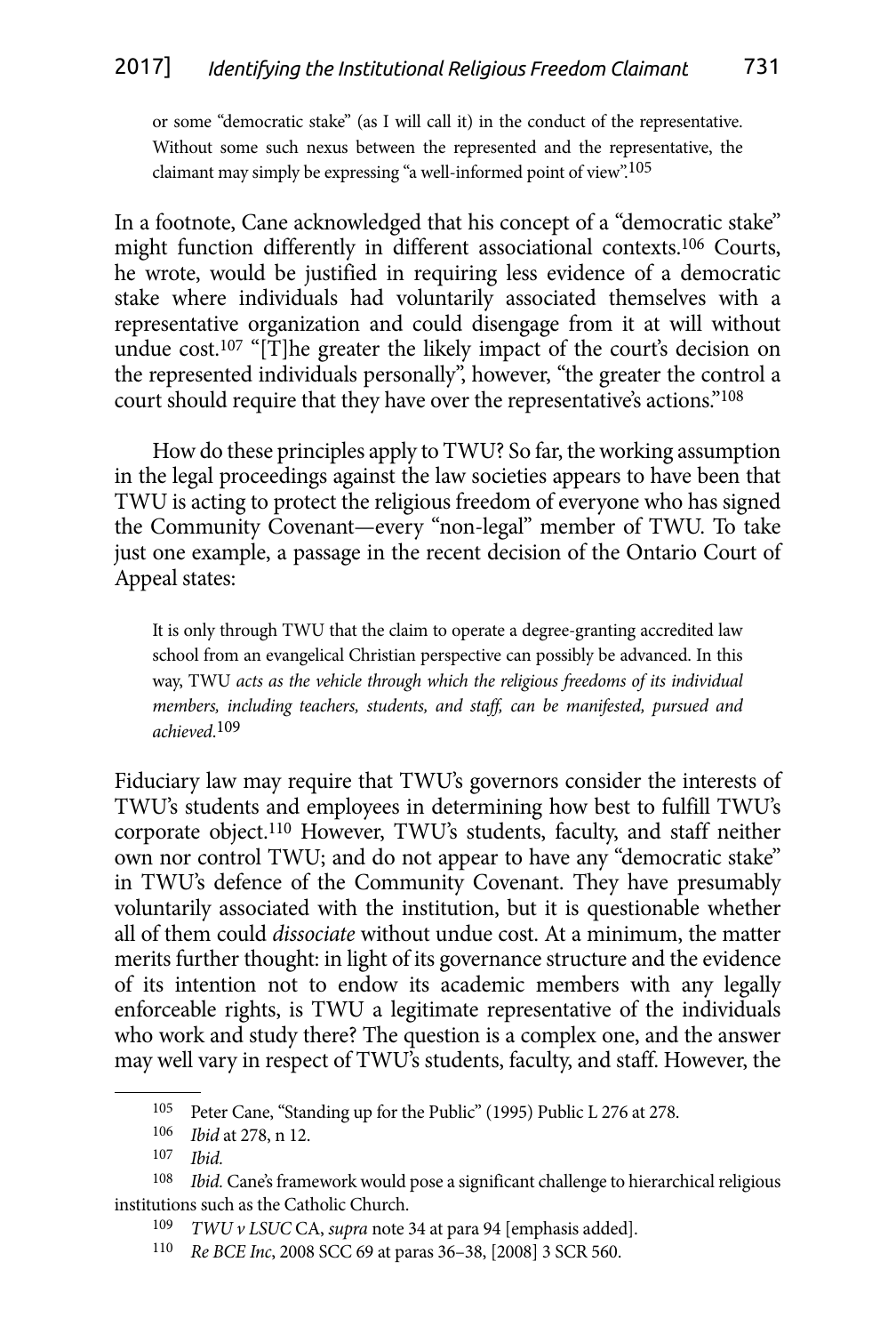<span id="page-25-0"></span>anecdotal evidence of internal debate within TWU over the appropriateness of the Community Covenant should, at a minimum, cause the courts to be cautious in describing the individuals that are represented by the institution's religious freedom claim.111

#### **5. Conclusion**

The "institutional turn" that religious freedom litigation has taken in other jurisdictions is now discernible in Canada. If this institutional turn continues, it seems unlikely that the Supreme Court of Canada will be able to maintain its historically ambiguous stance towards institutional religious freedom claimants. Sooner or later, the "constitutional personhood" question will need to be answered. The Court will have to determine whether the "everyone" that is entitled to freedom of conscience and religion under section 2(a) of the *Canadian Charter of Rights and Freedoms* includes corporations. And the moment the Court answers that first-order question, a number of second-order questions about the scope and nature of that constitutional personhood will inevitably arise.

I have argued that we would be well-advised to grapple with these second-order questions before we provide an affirmative answer to the first. I have sought to make this point by grappling with the identity of Trinity Western University, the institution at the heart of a difficult debate about how to reconcile religious freedoms and equality rights. Looking to jurisdictions where the law on institutional religious freedom is substantially more developed, I have outlined two competing theories of institutional conscience that Canadian courts could rely upon in extending section 2(a) rights to a range of corporate entities. I have applied the "mission-operation" and "moral-association" theories to TWU, and concluded that the latter theory provides a stronger basis than the former for according constitutional protection to TWU's position on the Community Covenant.

Recognizing that we are in an early stage of these debates, I have not extended this conclusion into a broader claim about which account of institutional conscience the Supreme Court of Canada should adopt, if either. Instead, I have offered my views on the proper implementation of each. Those views may be summarized as follows. First, if the courts adopt a mission-operation theory of institutional religious freedom, they should apply that theory in a way that respects the corporate and trust-law mechanics that govern the institutional pursuit of commercial, not-forprofit, and charitable purposes. The vital evidence will be documentary, and the most important documents will be those that constitute the institution

 <sup>111</sup> Douglas Todd, "TWU Faculty Tense Over Gays, Donors and Academic Freedom", *Vancouver Sun* (21 June 2014), online: <vancouversun.com>.